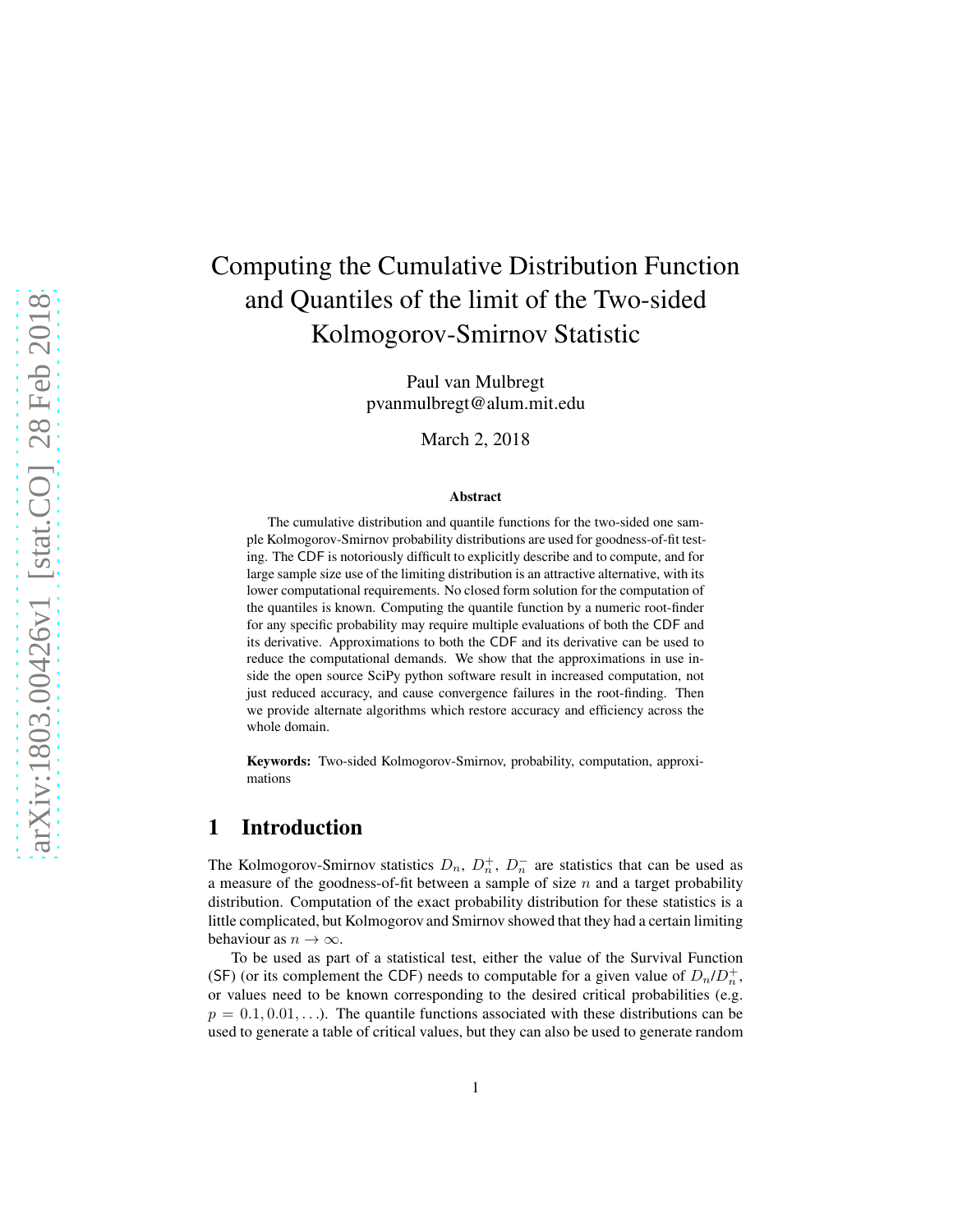variates for the distribution, and have also found applications to rescaling of the axes in some types of graphing applications.

For the one-sided  $D_n^+$ , a formula is known which can be used to compute the SF. But a simple formula for the two-sided  $D_n$  is unknown. The quantile functions do not have a closed-form solution, hence need to be calculated either by interpolating some known values, or by a numerical root-finding approach. It is here especially that approximations may be used to reduce the computational requirements.

The Python package SciPy (v0.19.1) [\[1\]](#page-18-0) provides the scipy.stats.kstwobign class for the distribution of the two-sided  $\lim_{n\to\infty}\sqrt{n}D_n$ , which in turn make calls to the "C" library scipy.special, to calculate both the SF and its inverse, the ISF.

An analysis of the approximations used in the algorithms determined that these approximations were only valid in a subset of the domain, resulting in loss of accuracy and/or increase in computation. Several causes of root-finding failure are identified. Computation which takes time proportional to  $\frac{1}{x}$  is exposed.

We then provide alternative algorithms which have lower relative error as well as lower (and bounded) computation. For the quantile functions, the number of Newton-Raphson iterations is reduced by a factor of 6, with all convergence failures removed. The number of terms needed to evaluate the CDF/SF for  $\lim_{n\to\infty}\sqrt{n}D_n$  is also reduced by a factor of 6, and the relative error of the results improved, often by orders of magnitude.

This paper is organized as follows. Sect. [2](#page-1-0) provides a quick review of Kolmogorov-Statistics with special emphasis on the formulae needed for computation. Sect. [3](#page-3-0) provides an analysis of the formulae for computing the CDF/SF of the two-sided  $\lim_{n\to\infty}\sqrt{n}D_n$ . Sect. [4](#page-7-0) then analyses the SciPy implementation, and provides an alternate recipe for computing the CDF/SF. This is followed by an analysis Sect. [5](#page-9-0) and recipe Sect. [6](#page-14-0) for the quantile function. Sect. [7](#page-16-0) provides numeric results showing the change in performance resulting from use of these algorithms, along with interpretation of results.

The formulae for computing the SF/CDF/PDF have been available for quite some time. The novelty in this work is the analysis of the SciPy implementation and the details of the recipes, especially for the quantile functions. Explicit formulae for brackets containing the root are provided which enable root-finding algorithms to proceed with many fewer iterations.

The "C" code computing the CDF  $&$  SF for this distribution was written quite some time ago, when computers had considerably slower clock speeds and sample sizes were considerably smaller than they are today. To a user of the software, the answers may have seemed plausible for most real-world inputs.

### <span id="page-1-0"></span>2 Review of Kolmogorov-Smirnov Statistics

In 1933 Kolmogorov [\[2](#page-18-1), [3\]](#page-18-2) introduced the the empirical cumulative distribution function (ECDF) for a (real-valued) sample  $\{Y_1, Y_2, \ldots, Y_n\}$ , each  $Y_i$  having the same continuous distribution function  $F(Y)$ . He then enquired how close this ECDF would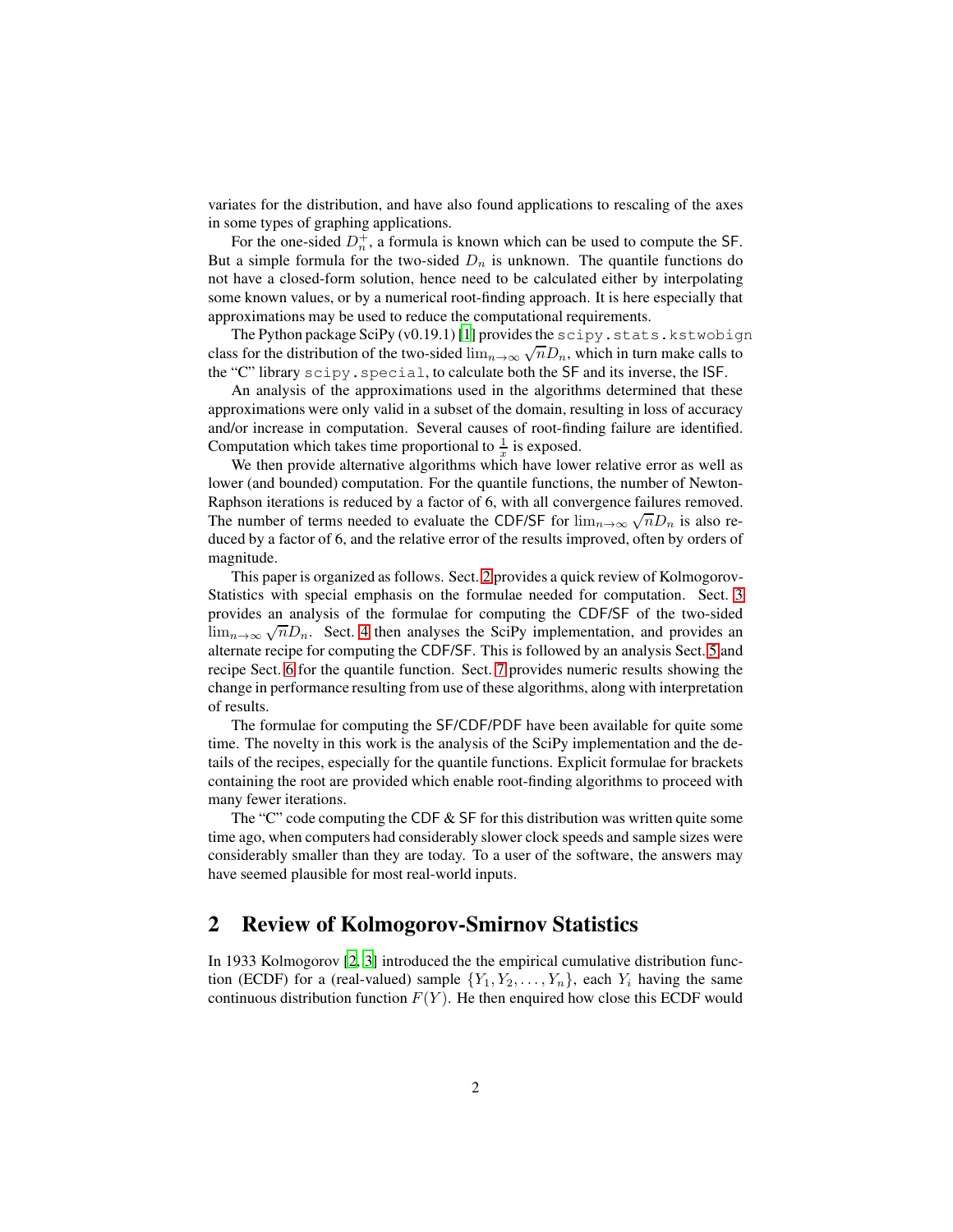be to  $F(Y)$ . Formally he defined

$$
F_n(y) = \frac{1}{n} \# \{ i : Y_i \le y \} \tag{1}
$$

$$
D_n = \sup_y |F_n(y) - F(y)| \tag{2}
$$

After wondering whether  $P\{D_n \leq \epsilon\}$  tends to 1 as  $n \to \infty$  for all  $\epsilon$ , he then answered affirmatively with the asymptotic result [\[2](#page-18-1), [3](#page-18-2)]

$$
\lim_{n \to \infty} \mathsf{P}\{D_n \le x \, n^{-1/2}\} = L(x) = 1 - 2 \sum_{k=1}^{\infty} (-1)^{k-1} e^{-2k^2 x^2}
$$
 (3)

Kolmogorov's proof used methods of classical physics. Feller [\[4,](#page-18-3) [5](#page-18-4)] provided a more accessible proof in English.

Smirnov [\[6,](#page-18-5) [7\]](#page-18-6) instead used the one-sided values  $D_n^+ = \sup_y (F_n(y) - F(y))$  and  $D_n^- = \sup_y (F(y) - F_n(y))$  and showed that they also had a limiting form

$$
\lim_{n \to \infty} \mathsf{P}\{D_n^+ \le x n^{-1/2}\} = \lim_{n \to \infty} \mathsf{P}\{D_n^- \le x n^{-1/2}\} = 1 - e^{-2x^2}
$$
 (4)

Magg & Dicaire[\[8\]](#page-18-7) gave a tightened asymptotic. For a fixed  $x$ 

$$
\mathsf{P}\{D_n^+ \le x\} \underset{n \to \infty}{\asymp} 1 - \exp\left(\frac{-(6nx + 1)^2}{18n}\right) \tag{5}
$$

Fig. [1](#page-2-0) illustrates the ECDF, and the construction of  $D_n$ ,  $D_n^+$  and  $D_n^-$  for one sample. The distributions of  $D_n^+$  and  $D_n^-$  are the same. The distributions of  $D_n$  and  $D_n^+$  are related, as  $D_n = \max_{n} D_n$ ,  $D_n^+$ , and hence  $P\{D_n \ge x\} = 2 * P\{D_n^+ \ge x\}$  for all  $x \geq 0.5$ .



<span id="page-2-0"></span>Figure 1: Construction of Kolmogorov-Smirnov statistics for  $n = 4$ .

For the purpose of showing that the ECDF approaches  $F(Y)$ , these limit formulae are sufficient. Later authors turned this around and used the  $D_n$  statistic as a measure of "goodness-of-fit" between the sample and  $F(Y)$ , for *any* distribution function  $F(Y)$ . It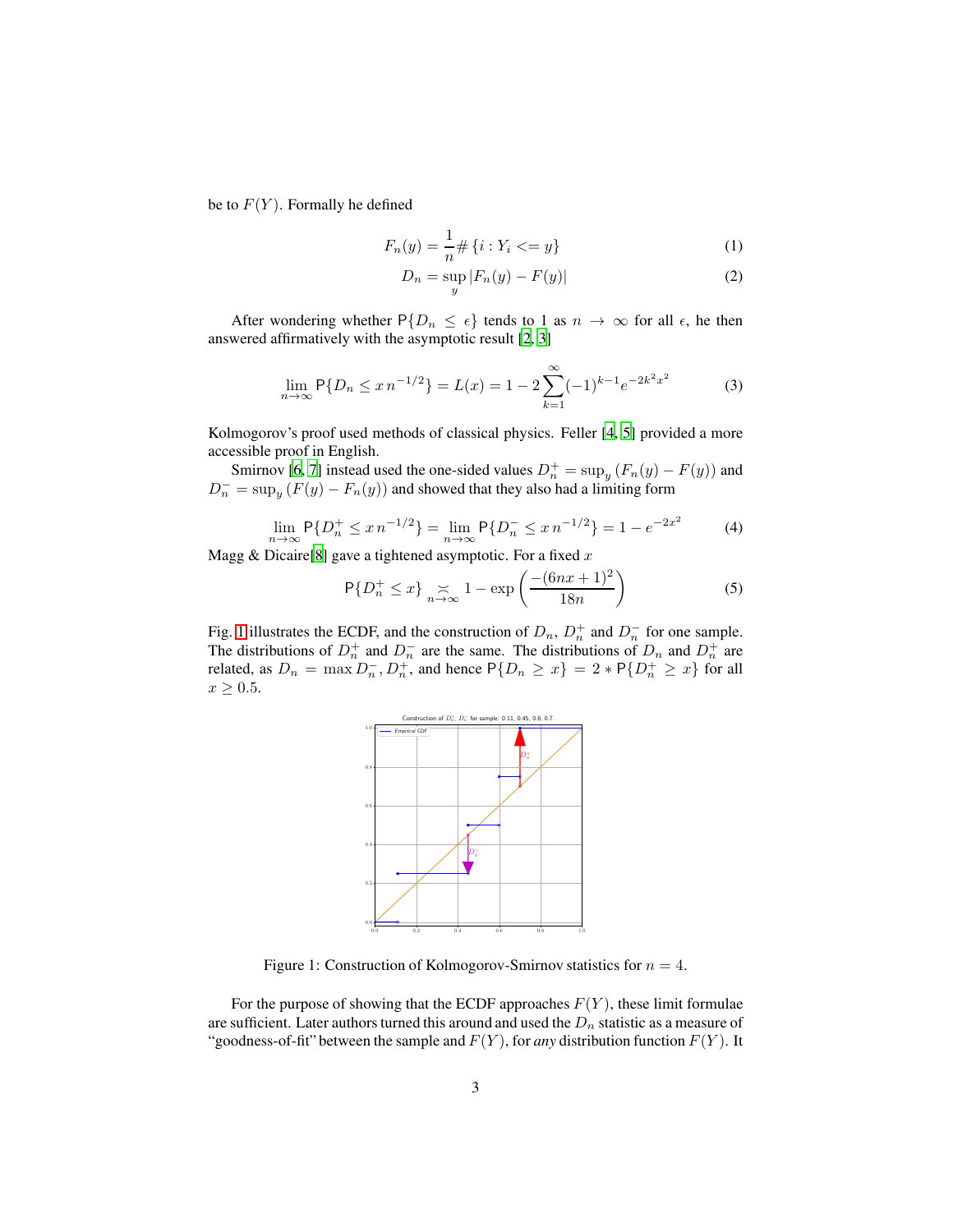is clear that a large value for any of  $D_n$ ,  $D_n^+$  and  $D_n^-$  may be indicative of a mismatch. But a too-small value may also be cause for concern, as the fit may "too good". In order to use  $D_n$  for this goodness-of-fit purpose, knowledge of the distribution of  $D_n$ is needed.

Determining the exact distribution of the two-sided  $D_n$  is non-trivial. Birnbaum [\[9](#page-18-8)] showed how to use Kolmogorov's recursion formulas to generate exact expressions for  $P(D_n \leq x)$ ,  $n \leq 6$ . Durbin [\[10\]](#page-18-9) provided a recursive formula to compute  $P(D_n \leq x)$  (implemented by Marsaglia, Tsang and Wang [\[11\]](#page-18-10), made more efficient by Carvalho [\[12](#page-19-0)]), which involved calculating a particular entry in a potentially large matrix raised to a high power. Pomeranz [\[13](#page-19-1)] provided another formulation which involved calculating a specific entry in a large-dimensional matrix. Drew Glen & Leemis [\[14](#page-19-2)] generated the collection of polynomial splines for  $n \leq 30$ . Brown and Harvey [\[15](#page-19-3), [16,](#page-19-4) [17\]](#page-19-5) implemented several algorithms in both rational arithmetic and arbitrary precision arithmetic. Simard and L'Ecuyer [\[18](#page-19-6)] analyzed all the known algorithms for numerical stability and sped.

For the one-sided statistics the situation is much cleaner. An exact formula was discovered early-on [\[6](#page-18-5), [19](#page-19-7), [20\]](#page-19-8)

$$
P(D_n^+ \le x) = 1 - S_n(x) \tag{6}
$$

where

$$
S_n(x) = x \sum_{j=0}^{\lfloor n(1-x) \rfloor} \binom{n}{j} \left(x + \frac{j}{n}\right)^{j-1} \left(1 - x - \frac{j}{n}\right)^{n-j} \tag{7}
$$

<span id="page-3-1"></span>(8)

 $S_n(x)$  is a sum of relatively simple *n*-th degree polynomials, forming a spline with knots at  $0, \frac{1}{n}, \frac{2}{n}, \ldots, 1$ . This has made computations involving  $S_n(x)$  a somewhat easier task, though the simplicity can be a little misleading [\[21](#page-19-9)].

### <span id="page-3-0"></span>3 Computation of the Survival Function

The scipy.special subpackage of the Python SciPy package provides two functions for computations of the limiting  $\sqrt{n}D_n$  distribution. kolmogorov(n, x) computes the Survival Function  $S_n(x)$  for  $D_n^+$  and kolmogi (n, p) computes the Inverse Survival Function. The source code for the computations is written in "C", and are performed using the IEEE 754 64 bit double type (53 bits in the significand, and 11 bits in the exponent.)

The Survival Function is implemented directly as

$$
K(x) = 1 - L(x) = \lim_{n \to \infty} \mathsf{P}\{\sqrt{n}D_n \ge x\} = 2\sum_{k=1}^{\infty} (-1)^{k-1} e^{-2k^2 x^2}
$$
(9)

#### 3.1 Evaluating near x=0

On the face of it, this appears to be a great series to be summing. It is an alternating series. The exponent involves  $-k^2$ . And indeed for large x, the series converges quite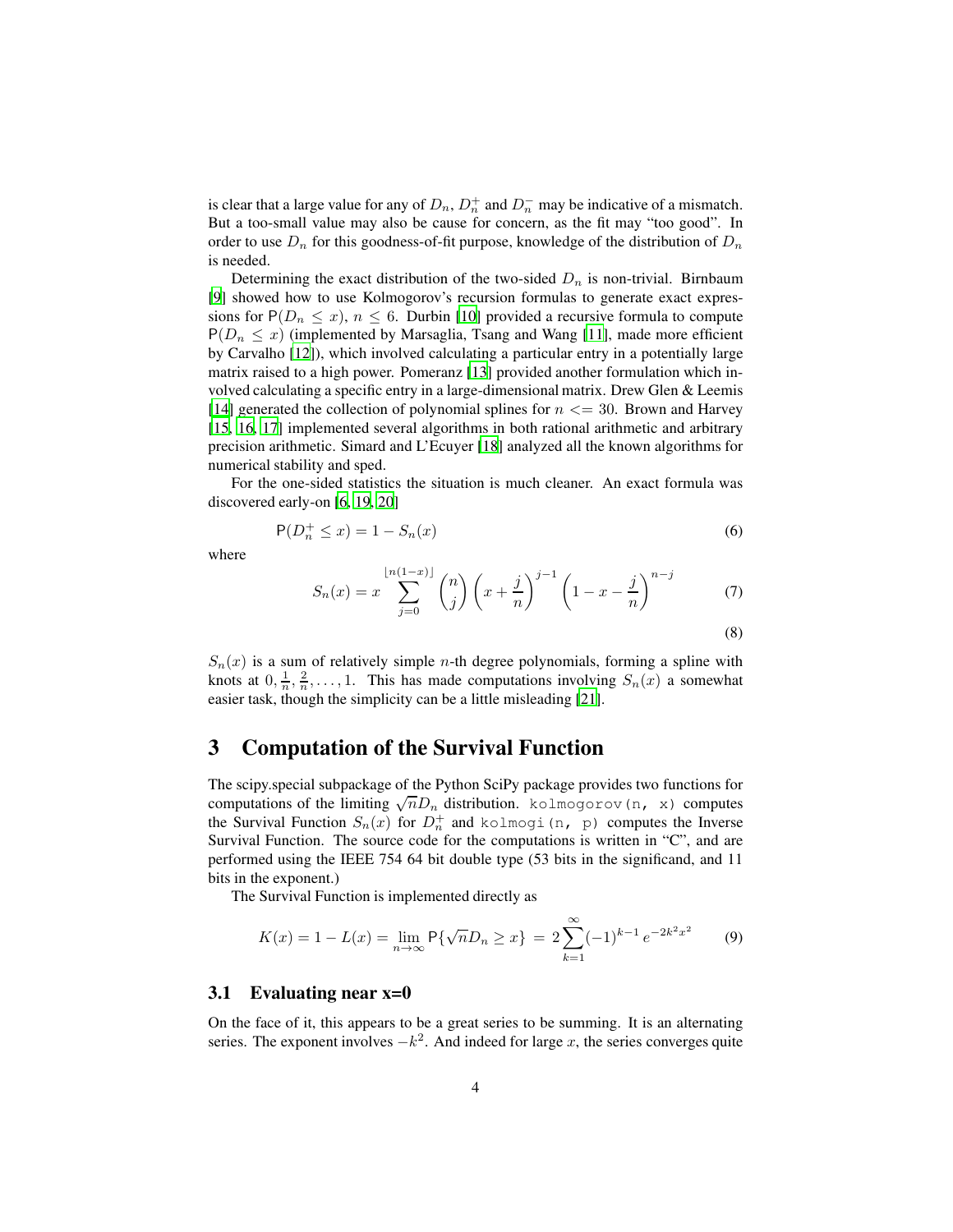quickly, needing only a few terms. But for small  $x$ , the situation is different. For  $x = 0.01$  the first few terms in the series are:  $0.999800 - 0.999200 + 0.998201 0.996805 + 0.995012 - 0.992825 + 0.990247 - 0.987281 + 0.983930 - \dots$  After summing enough terms, the result should be  $0.5$  (actually  $0.5-3.2 \times 10^{-5356}$ .) Instead the sum is computed as  $0.5000000000000004(= 0.5 + 2^{-51})$  hence the calculated value of  $K(x)$  is  $1.0 + 2^{-50} > 1$ . This particular computed SF value has a *very* small relative error, perhaps surprisingly small given that it has added up 400 terms and the condition number of the sum is 124, However the value is outside the range of  $K$ , and using it to compute the CDF has a rather large relative error.

Writing  $q = e^{-2x^2}$ , the sum is

<span id="page-4-0"></span>
$$
K(x) = 2\sum_{k=1}^{\infty} (-1)^{k-1} q^{k^2} = q - q^4 + q^9 - q^{16} \dots
$$
 (10)

The terms are certainly all smaller than 1, decreasing in size, with  $\log(k\text{th term})$  =  $k^2$  log (1st term). However if the 1st term is too close to 1, then the terms decrease in magnitude *very* slowly:  $q^{k^2} < \epsilon \iff k >$  $\frac{\sqrt{\log \frac{1}{\epsilon}}}{\sqrt{2x}}$ . For  $\epsilon = 10^{-16}$  say, a reasonable number for 64-bit floating point operations,  $k > \frac{4}{x}$  to get to terms that are that small. In general, the number of terms needed is inversely proportional to x. For  $x = 0.01$ , that requires summing over 400 mixed-sign terms, which provides many operations for rounding errors to accumulate, in addition to the loss of accuracy due to subtractive cancellation. It is clear that a lot of precision is required to calculate an accurate value of  $L(0.01)$ .

### 3.2 Combining adjacent terms

One approach is to pair up the terms as per Monahan [\[22](#page-19-10)]. This leads to

$$
\sum_{j=1}^{\infty} q^{(2j-1)^2} (1 - q^{4j-1}) = q(1 - q^3) + q^9 (1 - q^7) + \dots
$$
 (11)

The example summation above would then become:  $0.000600 + 0.001397 + 0.002187$  $+ 0.002966 + 0.003732 + 0.004480 + \ldots$  The terms are all positive, which provides some added stability, but still involves many terms. This paired formulation actually requires more terms than the original Eq. [\(10\)](#page-4-0) in order for the terms to decrease enough in size, but it has addressed the subtractive cancellation and now only suffers a precision issue.

Taking the combining a a step further, one can rewrite the sum as an infinite Horner method:

$$
K(x) = 2q(1 - q^{3}(1 - q^{5}(1 - q^{7}(1 - ...))))
$$
\n(12)

Dropping the terms  $q^{(2j+1)}(1-\dots)$  and beyond has an error less than  $q^{(j+1)^2}$ . There is no difference in the number of terms required, but the powers of  $q$  involved are much lower, and truncating the computation provides an obviously non-negative answer.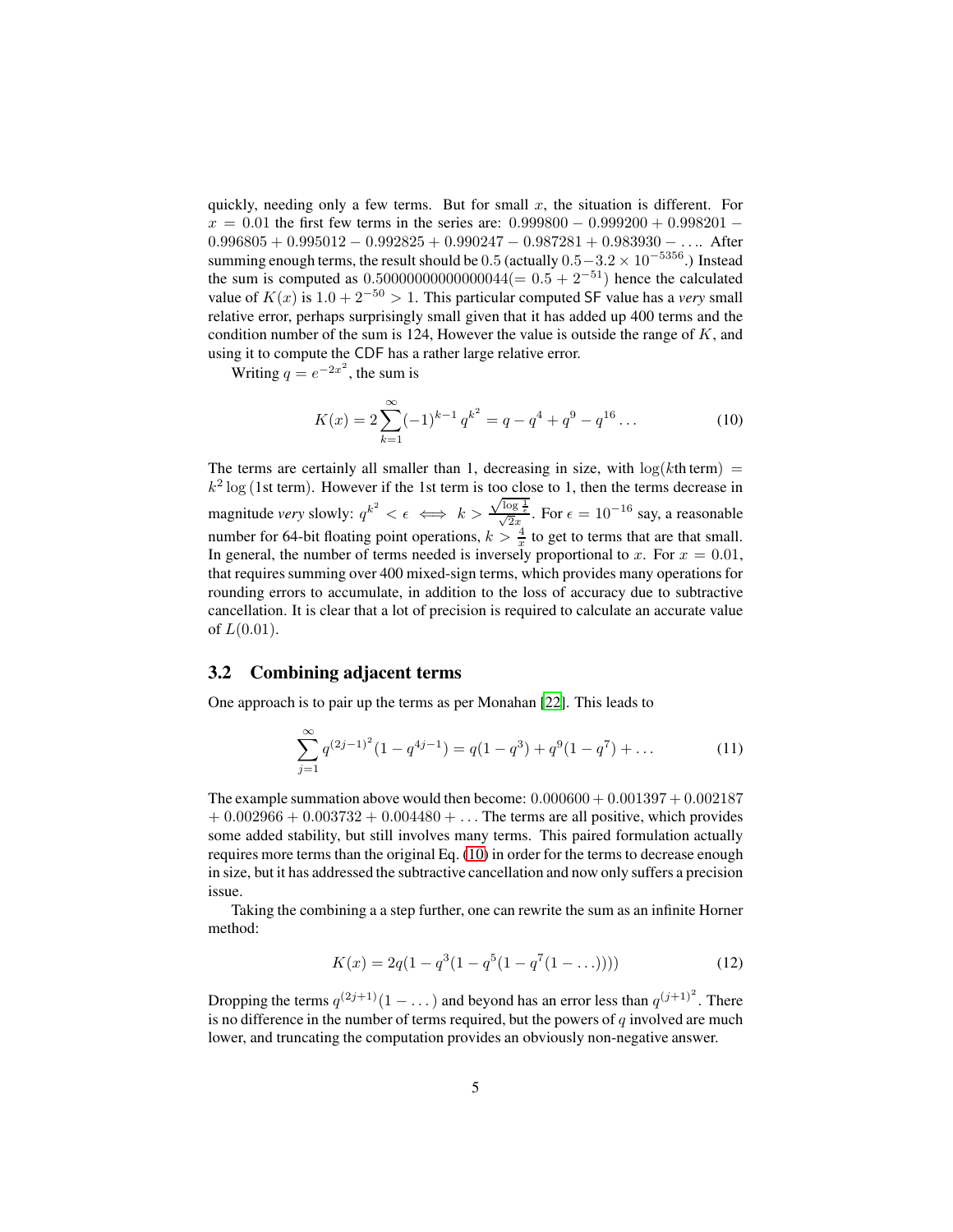### 3.3 Alternate formulation via functional equation of Theta functions

The Kolmogorov probability can be expressed as a (Jacobian) theta function [\[4](#page-18-3)]:

$$
\mathsf{P}\{\sqrt{n}D_n \le x\} = 1 - 2\sum_{k=1}^{\infty} (-1)^{k-1} e^{-2k^2 x^2} = \theta\left(z = \frac{1}{2}; \tau = \frac{2ix^2}{\pi}\right) \tag{13}
$$

where

$$
\theta(z;\,\tau) = \sum_{k\in\mathbb{Z}} e^{\pi i k^2 \tau + 2\pi i k z} \quad \text{for } \tau \in \mathbb{H}, \text{ the complex upper plane} \tag{14}
$$

This theta function has a remarkable functional equation ([\[23,](#page-19-11) [24\]](#page-19-12)), a simple form of which is:

$$
\theta\left(\frac{z}{\tau};\,\frac{-1}{\tau}\right) = e^{-\pi i/4}\sqrt{\tau}e^{\frac{\pi iz^2}{\tau}}\theta\left(z;\,\tau\right) \tag{15}
$$

After substituting values for  $z, \tau$  and some simplification we arrive at

$$
\mathsf{P}\{\sqrt{n}D_n \le x\} = L(x) = \frac{\sqrt{2\pi}}{x} \sum_{k=1}^{\infty} e^{\frac{-(2k-1)^2 \pi^2}{8x^2}} \tag{16}
$$

<span id="page-5-0"></span>
$$
= \frac{\sqrt{2\pi}}{x} \sum_{\substack{n \in \mathbb{Z}^+\\ n \text{ odd}}}^{\infty} t^{n^2} \quad \text{where } t = e^{-\pi^2/8x^2} \tag{17}
$$

This new formulation also contains a sum of some powers:  $L(x) = t + t^9 + t^{25} + t^{49} +$ . . . . The difference in outcome is that for small x, the t in this summation is *much* smaller than the  $q$  in Eq. [\(10\)](#page-4-0), so these powers of  $t$  become negligible after very few terms. For  $x = 0.01$  the first few terms are:  $1.278E - 5358 + 9.105E - 48222 + ...$  I.e. a single term is sufficient. In general,

<span id="page-5-1"></span>
$$
t^{n^2} < \epsilon \iff n > \sqrt{\frac{-8\log\epsilon}{\pi^2}}x\tag{18}
$$

For  $\epsilon = 10^{-16}$  say,  $n > 6x$  will ensure small terms. In fact, a single term will suffice for many  $x!$  Because all these terms are positive, the sum is positive, and lies in the interval [0, 1]. Combining terms in an infinite Horner method leads to an effective computation formulation

$$
L(x) = \frac{\sqrt{2\pi}}{x}t(1 + t^8(1 + t^{16}(1 + t^{24}(1 + \dots))))
$$
 (19)

Fig. [2](#page-6-0) shows a plot of  $K(x)$  and the two approximations arising from taking just the first term in the two series Eq. [\(9\)](#page-3-1) and Eq. [\(16\)](#page-5-0). The approximations have different regions of quality, which fortunately overlap.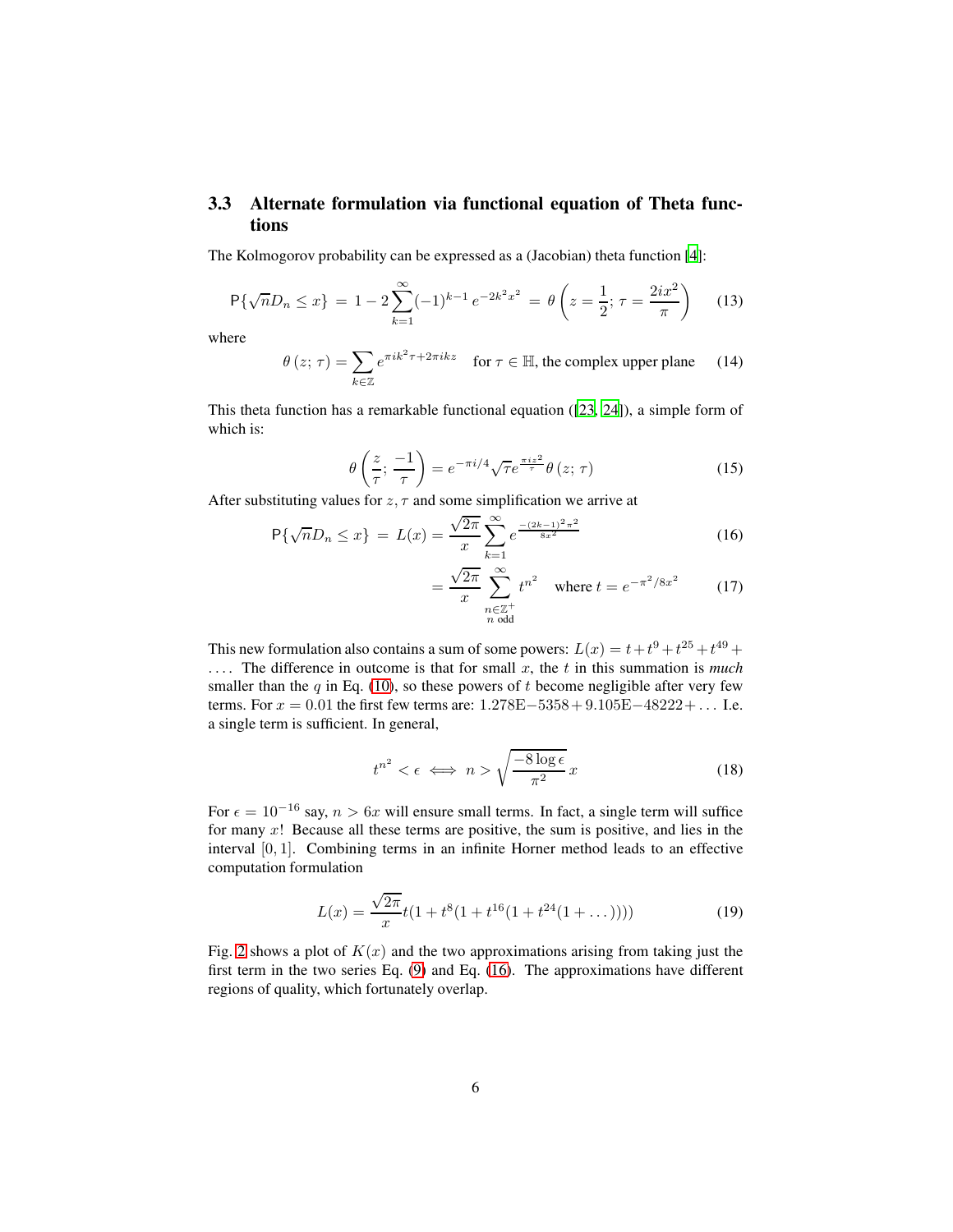

<span id="page-6-0"></span>Figure 2:  $K(x)$  and two approximations; its derivative  $K'(x)$  and two approximations.

### 3.4 Evaluation of the PDF

The PDF can be evaluated by differentiating either Eq. [\(9\)](#page-3-1) or Eq. [\(16\)](#page-5-0)

$$
PDF(x) = \frac{d \lim_{n \to \infty} \mathsf{P}\{\sqrt{n}D_n \ge x\}}{dx}
$$
\n(20)

$$
= -K'(x) = L'(x)
$$
 (21)

$$
-K'(x) = 8x \sum_{k \in \mathbb{Z}^+} (-1)^{k-1} k^2 e^{-2k^2 x^2}
$$
 (22)

$$
=8x(q - 4q^{4} + 9q^{9} - 16q^{16}...)
$$
\n(23)

$$
= 8xq(1 - q^{3}(4 - q^{4}(9 - q^{7}(16 - ...))))
$$
\n(24)

$$
L'(x) = \frac{\sqrt{2\pi}}{4x^4} \sum_{\substack{n \in \mathbb{Z}^+\\ n \text{ odd}}} (-4x^2 + \pi^2 n^2) e^{\frac{-\pi^2 n^2}{8x^2}}
$$
(25)

$$
=\frac{-L(x)}{x} + \frac{\sqrt{2}\pi^{5/2}}{4x^4}(t+9t^9+25t^{25}+49t^{49}+\dots)
$$
 (26)

<span id="page-6-2"></span><span id="page-6-1"></span>
$$
(27)
$$

$$
=\frac{-L(x)}{x} + \frac{\sqrt{2}\pi^{5/2}}{4x^4}t(1+t^8(9+t^{16}(25+t^{24}(49+\dots))))\tag{28}
$$

Neither sum (Eq. [\(24\)](#page-6-1), Eq. [\(27\)](#page-6-2)) has a high condition number when restricted to its appropriate regions. The cost of evaluating  $K'(x)$  is a little more the same cost of evaluating  $K(x)$ , and the cost of evaluating  $L'(x)$  is a little more than the cost of evaluating  $L(x)$ . Both sums are clearly positive.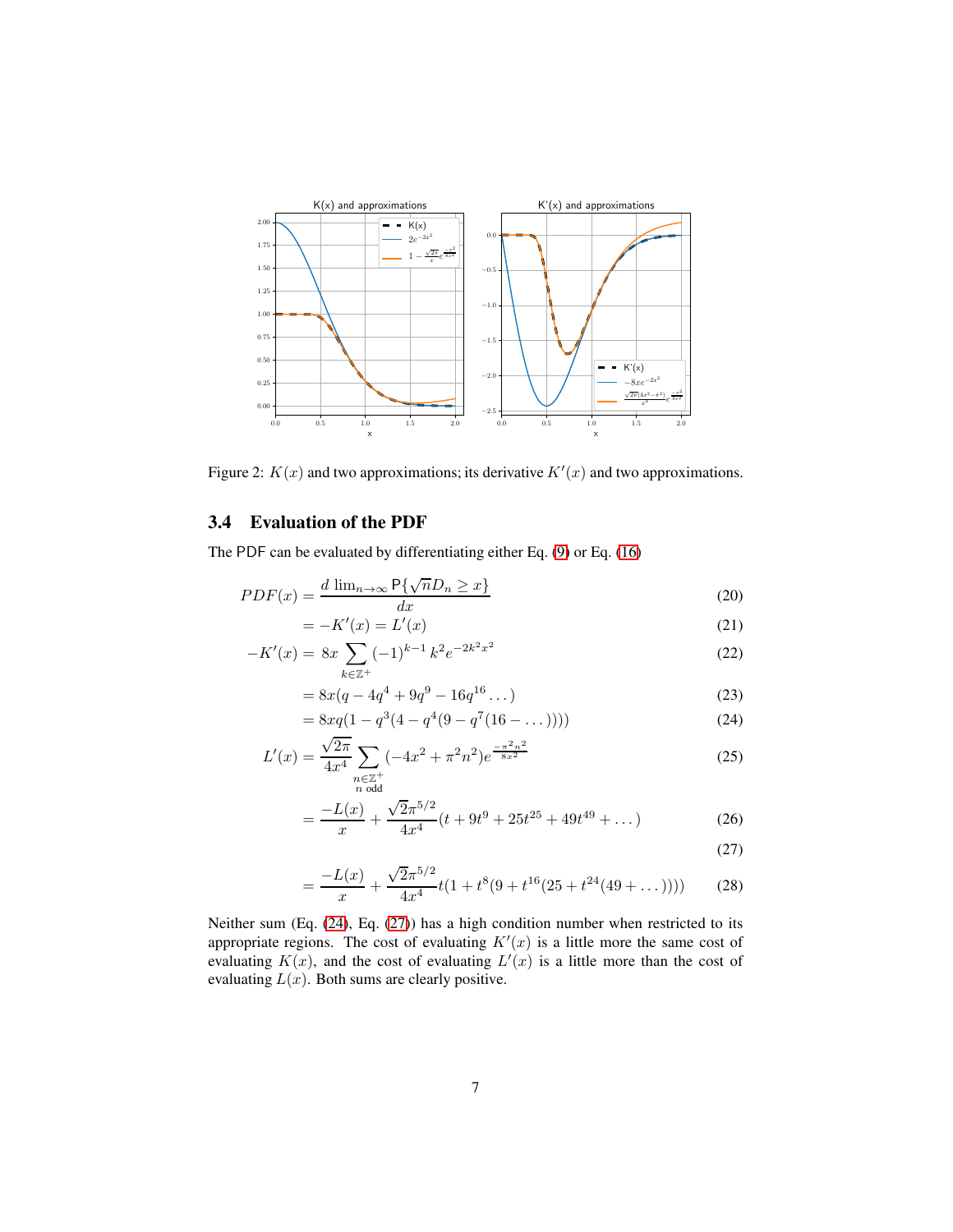### 3.5 The SciPy implementation

The SciPy implementation sums Eq. [\(10\)](#page-4-0), until  $\left|\frac{q^{n^2}}{\text{partial sum}}\right| < 10^{-16}$ , with no recombination or use of alternate formulations. For x large enough, say  $x > 0.75$  this works perfectly well.

- As  $x \downarrow 0$ , the computation suffers from more and more accuracy loss due to subtractive cancellation. For some values of  $x$ , the returned value is greater than 1.0.
- $K(x)$  is *a priori* a monotonically decreasing function of x, but the calculated values are far from monotonic. As  $x \downarrow 0$ , the number of terms kept in the summation changes frequently (as it is inversely proportional to  $x$ .) If the number of terms changes from even to odd,  $K(x)$  jumps up. Similarly if the number of terms becomes even,  $K(x)$  jumps down. Every time there is a switch, the monotonicity is lost (and also continuity!), so the results oscillate. Root-finders appreciate the monotonicity as it makes that task easier. In this case a lack of it means that there may not be a solution to  $K(x) - p = 0$  inside an interval even though the value of the function at the endpoints have opposite signed values. Another use of the ISF is to generate random variables from the distribution, given a random value in  $[0, 1]$ . For this it is is desirable to have the ISF be monotonic. If the SF isn't monotonic then it's likely the ISF isn't monotonic either.
- SciPy doesn't provide a separate function to compute the PDF. Instead it numerically differentiates the CDF  $1 - K(x)$ . This involves multiple evaluations of  $K(x)$ , and often returns negative values for  $x \in [0, 0.2]$ .

# <span id="page-7-0"></span>4 Algorithm for computing Kolmogorov SF, CDF and PDF

Here we propose an algorithm to compute the CDF/SF of the limit of the Kolmogorov two-sided statistic within a specified tolerance  $\epsilon$ , which addresses the issues discovered. It is an extension of Monahan's SF algorithm [\[22](#page-19-10)], to also cover the PDF and an arbitrary tolerance.

Algorithm 1 (kolmogorov). *Compute the Kolmogorov* SF*,* CDF *and* PDF *for real* x*.*

function [SF, CDF, PDF] = kolmogorov(x:real,  $\epsilon$ :real)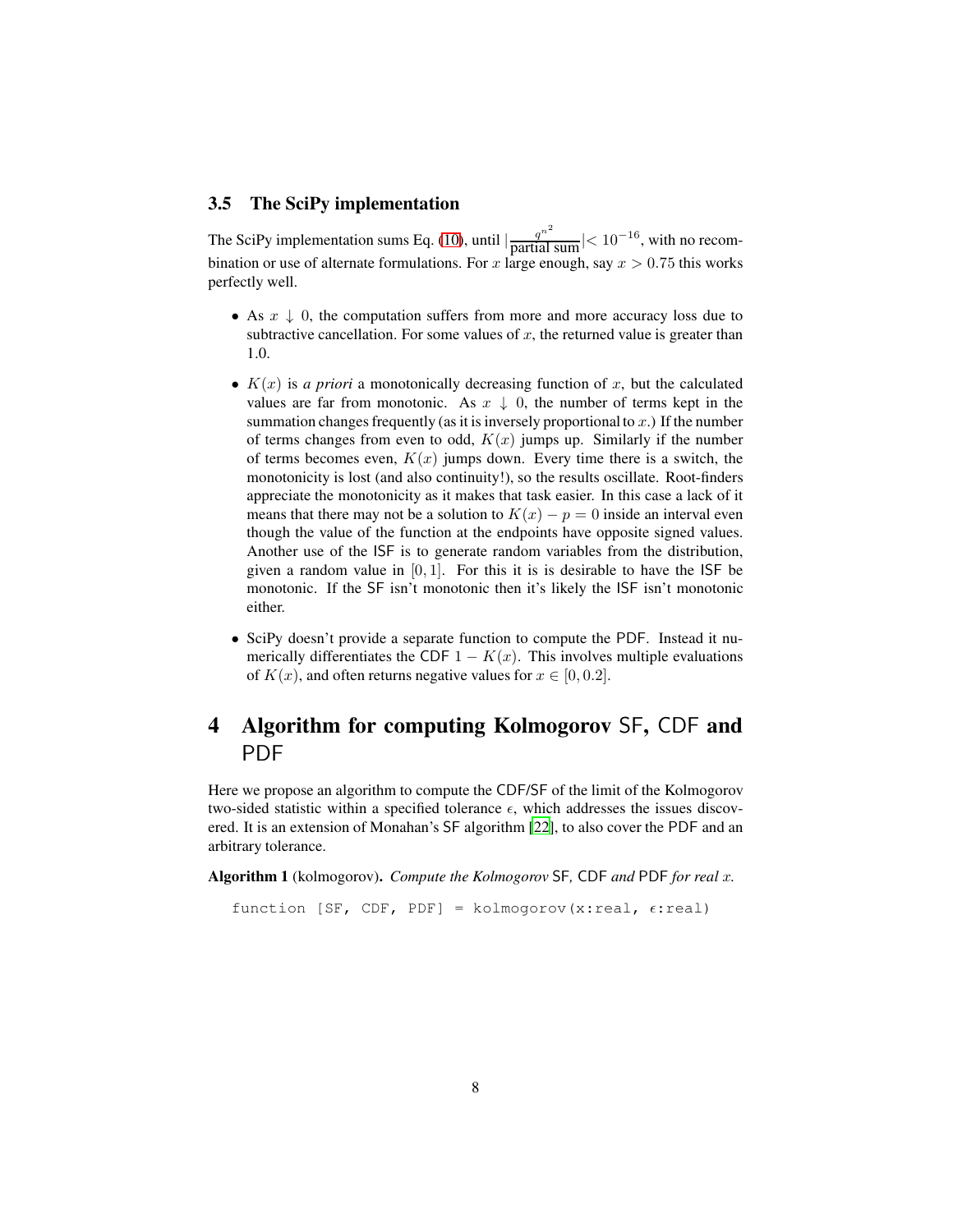<span id="page-8-0"></span>**Step 1** If  $x \le 0.82$ , set

$$
t \leftarrow \exp\left(\frac{-\pi^2}{8x^2}\right)
$$

$$
U \leftarrow \exp\left(\frac{-\pi^2}{x^2}\right)
$$

$$
R \leftarrow \left\lfloor\sqrt{-2\log(\epsilon)} * \frac{x}{\pi} + 1\right\rfloor
$$

$$
S_R, D_R \leftarrow 1, (2R + 1)^2
$$
Then loop over  $r \leftarrow R, R - 1, ..., 1$ :

 $S_{r-1} \leftarrow 1 + U^r * S_r$ 

 $D_{r-1} \leftarrow (2r-1)^2 + U^r * D_r$ 

Finally set

$$
\begin{aligned} \text{CDF} &\leftarrow \sqrt{2\pi} * t * S_0 / x \\ \text{SF} &\leftarrow 1 - \text{CDF} \\ \text{PDF} &\leftarrow \sqrt{2\pi} * t * \left(\pi^2 D_0 / (4x^2) - S_0\right) / x^2 \end{aligned}
$$

<span id="page-8-1"></span>**Step 2** If  $x > 0.82$ , set

$$
q \leftarrow \exp(-2x^2)
$$

$$
R \leftarrow \left\lfloor \frac{\sqrt{-2\log(\epsilon)}}{3x} \right\rfloor
$$

$$
S_R, D_R \leftarrow 1, (R+1)^2
$$
Then loop over  $r \leftarrow R, R-1, \ldots, 1$ :
$$
S_{r-1} \leftarrow 1 - q^{2r+1} * S_r
$$

$$
D_{r-1} \leftarrow r^2 - q^{2r+1} * D_r
$$
Finally set

Finally set

$$
SF \leftarrow 2 * q * S_0
$$
  
CDF \leftarrow 1 - SF  
PDF \leftarrow 8 \* q \* x \* D\_0

**Step 3** Clip SF, CDF to lie in the interval [0, 1] and PDF to lie in [0,  $\infty$ ). Return [SF, CDF, PDF].

### 4.1 Remarks

Specifying the API to return both the CDF and SF probabilities enables the returned values to retain as much accuracy as had been computed. It also enabled computing the CDF probabilities more accurately for values of  $x$  close to 0.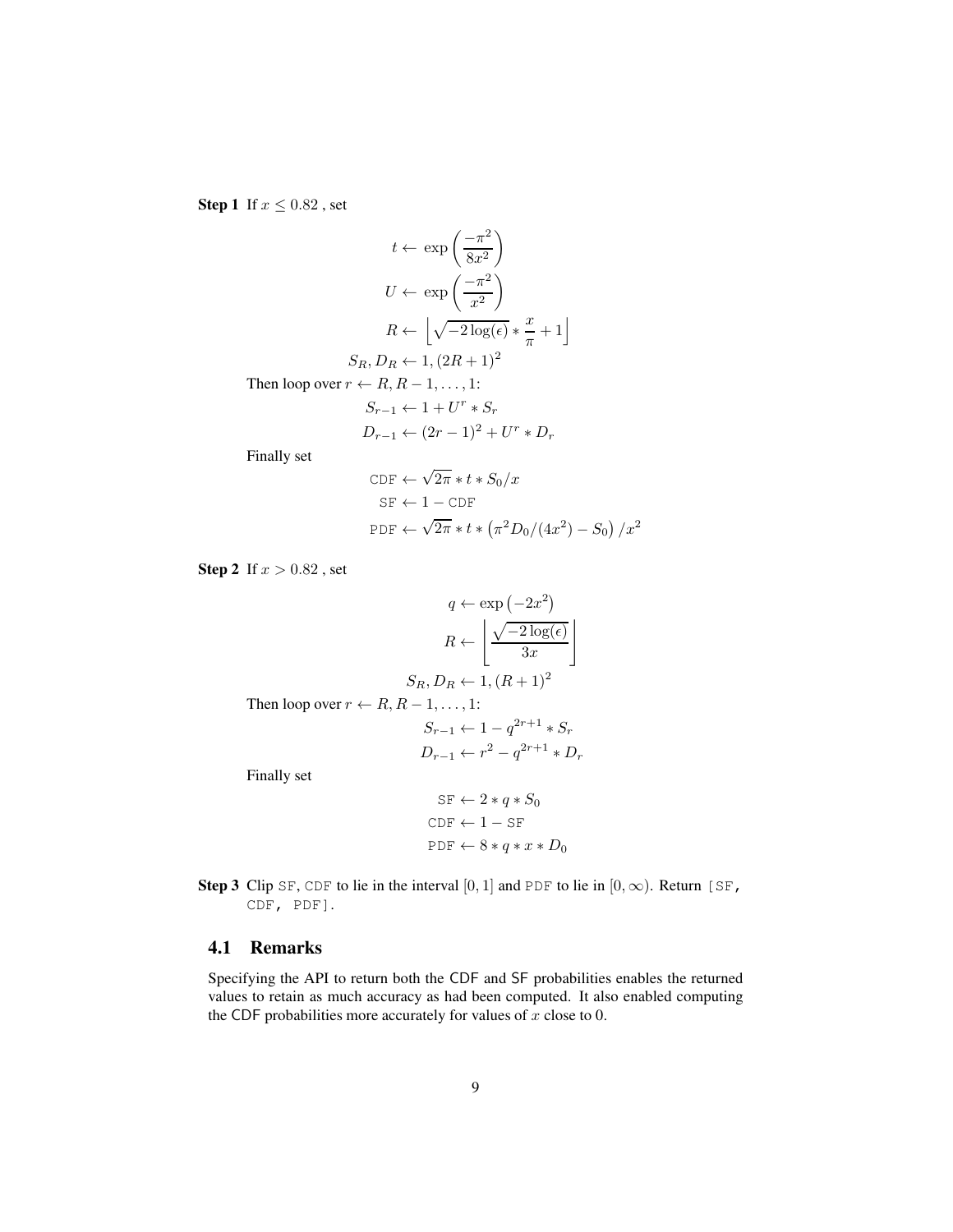- If  $x < 0.82$ , [Step 1](#page-8-0) computes  $p_{CDF} = L(x)$  using the series obtained from the functional equation for theta functions. If  $x \ge 0.82$ , [Step 2](#page-8-1) computes  $p_{SF} = K(x)$ . This algorithm ensures that the values returned are between 0 and 1, with few items summed. The cutoff of 0.82 is approximately the median of the distribution, so that the computation used will compute the smaller of  ${p_{SF}, p_{CDF}}$ , hence not incur loss if the complement needs to be returned. For the smallest number of terms kept in the summation, the cutoff should be slightly higher, around  $1.10 - 1.15$ . For the lowest error, the cutoff could be different for the CDF and the SF.
- Calculation of the number of iterations required for the loop can be avoided by always looping the maximum number of times, which is 2 for [Step 1](#page-8-0) and 4 for [Step 2.](#page-8-1) The loops can then be unrolled and the powers replaced with explicit squarings or cubings.

### <span id="page-9-0"></span>5 Evaluation of the Inverse Survival Function

Given a survivor probability  $p_{SF}$ , it is often desirable to know the x that corresponds to it. There is no nice formula to invert  $K(x)$ , to go from a probability  $p_{SF}$  back to a (scaled) difference  $x$ .

One way to numerically approximate the root of  $K(x) = p_{SF}$  is to first solve for q:

$$
\frac{p_{SF}}{2} = p = q - q^4 + q^9 - q^{16} \dots \tag{29}
$$

and then set

$$
x = \sqrt{\frac{-\log(q)}{2}}\tag{30}
$$

(or use this x as the starting point for solving the original  $K(x) = p_{SF}$ ).

Instead of addressing the full infinite sum, one can further approximate by truncating after  $n$  terms. Solve

$$
p = f_n(q) = \sum_{k=1}^n (-1)^{k-1} q^{k^2} = q - q^4 + \dots + (-1)^{n-1} q^{n^2}
$$
 (31)

Fig. [3](#page-10-0) shows the graphs of the first few of these truncations. All the curves start at the lower left  $(q, p) = (0, 0)$ , and head towards a height of  $p = 0.5$ . The  $f_n$  for even n top out a little below  $p = 0.5$ , and then turn down to  $(q, p) = (1, 0)$ . The  $f_n$  for odd n try to hug  $p = 0.5$  as long as they can, and then shoot up to  $(q, p) = (1, 1)$ . Only the first truncation,  $f_1$ , deviates from the plot of  $K(x(q))$  far from  $p = 0.5$ .

When solving first for q then setting x, a relative change of  $\delta$  in q results in a relative change in x of  $\frac{q\frac{dx}{dq}}{x} \delta = \frac{1}{\log q} \delta = \frac{-1}{4x^2} \delta$ . This can be used to guide the required tolerance when solving for q, or provide an estimate of the error in  $x = x(q)$  and hence how much work needs to be done to polish it up.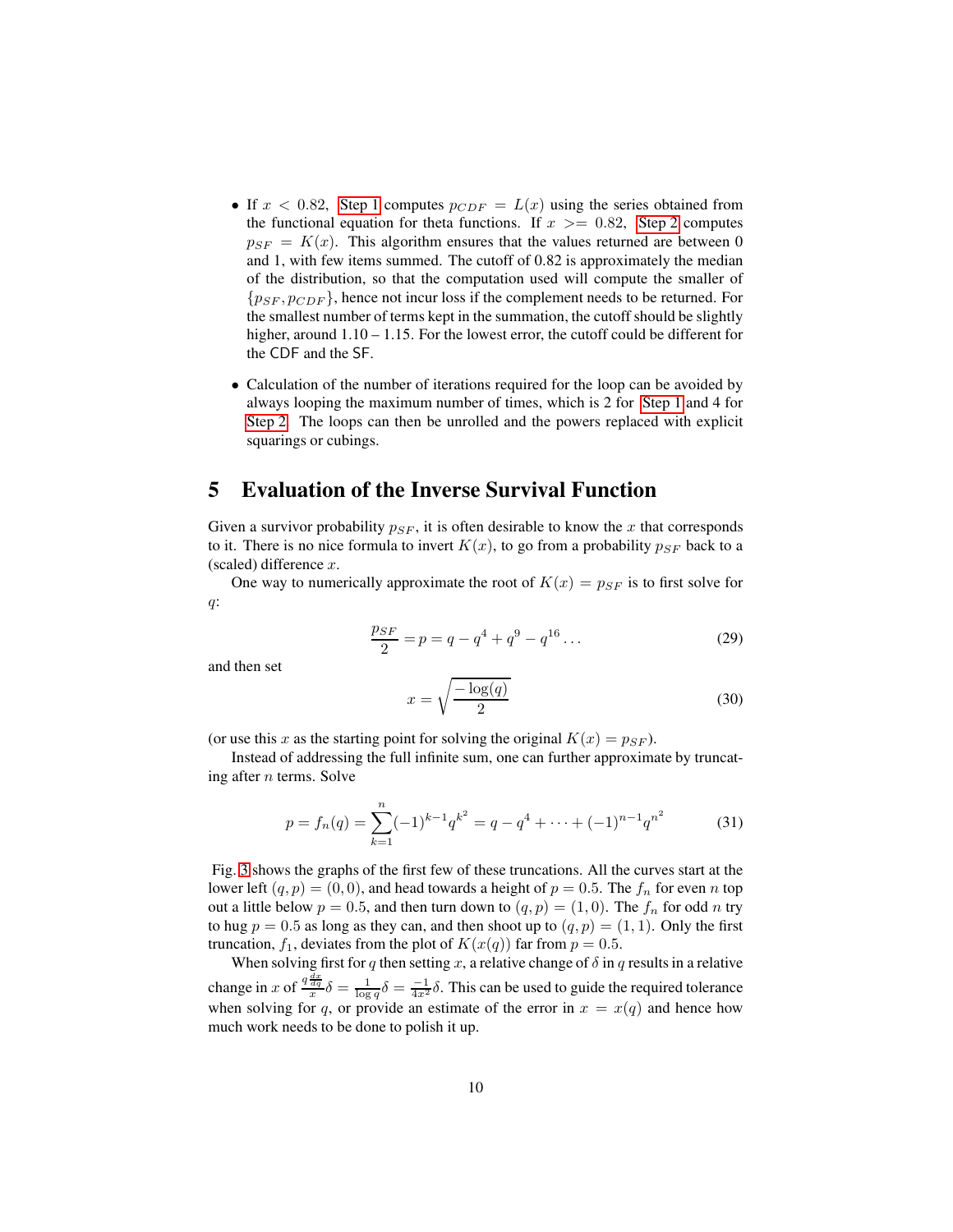

<span id="page-10-0"></span>Figure 3: Truncations to  $K(x(q))/2$  after *n* terms

# 5.1 Use of root-solvers on  $f_n$

Inverting  $f_1$  as a function is clearly trivial, but already inverting  $f_2(q) = q - q^4$  requires some thought. The maximum height of  $f_2(q)$  is  $3 \cdot 4^{-4/3} \approx 0.4724$  occurring at  $q = 4^{-1/3}$ , so not all the values of interest of  $p \in [0, \frac{1}{2}]$  have a corresponding q.

One can use any polynomial root-finder to solve for  $f_n(q) = p$ . The non-zero roots of  $f_n(z) = 0$  lie close to the unit circle in the complex plane, and for small p the roots of  $f_n(z) = p$  are just small perturbations of these. One or two steps of Laguerre iteration, or two or three steps of Newton-Raphson, provide a really good estimate  $q_n$ solving  $f_n(q_n) = p$ . This in turn approximates the root of the original problem with small relative error (less than 1%), at least until  $p$  gets up to about 0.45. For these higher values of  $p$ ,  $n$  needs to be larger and larger in order to generate a good estimate for the original problem.

### 5.2 Analytical inversion

Another approach is to treat the polynomial  $f_n(z)$  as a function to  $\mathbb C$  from the unit disk  $D(0, 1)$  inside C. The function  $f_n(z)$  is analytic, has non-zero derivative at  $z = 0$ , and  $f_n(z) = 0$  hence there is a disk  $D(0, r)$  and an analytic function  $g(w)$ , such that  $f(g(w)) = w$  for all  $w \in D(0, r)$  (and  $g(f(z)) = z$ ).

One way to find such a disk and g is to treat the polynomial  $f_n(q)$  as a formal power series, formally revert it and then analyze its region of convergence. For  $f_2(q) = q - q^4$ , the formal power series reversion is

<span id="page-10-1"></span>
$$
q = \sum_{k=0}^{\infty} {4k \choose k} \frac{p^{3k+1}}{3k+1} = p + p^4 + 4p^7 + 22p^{10} + 140p^{13} + 969p^{16} + \dots
$$
 (32)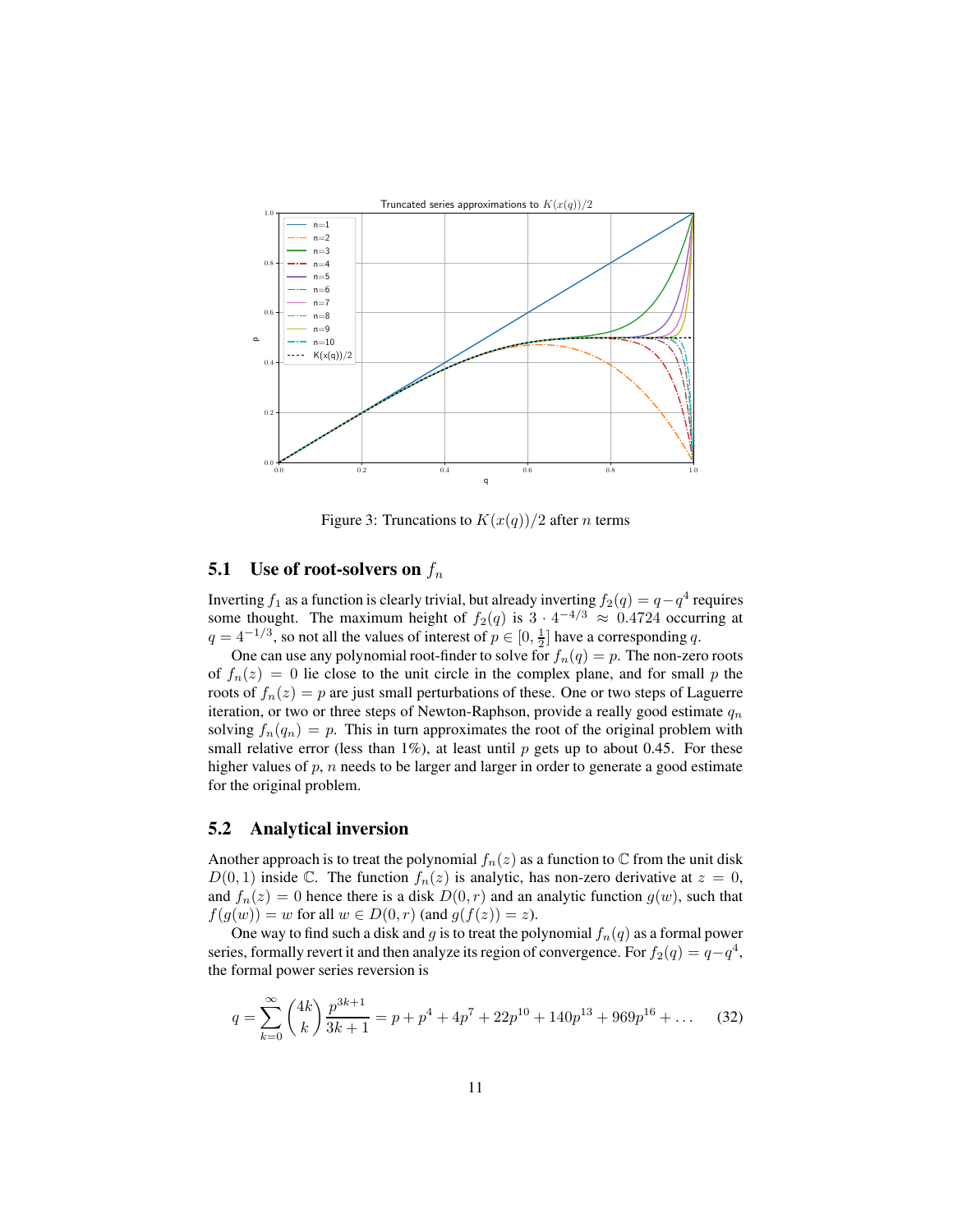This series converges for  $|p| < 3 \cdot 4^{-4/3} \approx 0.4724$ . [If  $p = 0$ , there are 4 solutions to  $p = q - q^4 = q(1 - q^3)$ , namely  $q \in \{0, 1, \omega, \omega^2\}$ , where  $\omega = e^{-2\pi i/3}$  is a primitive cube root of 1. For small  $p$ , the series Eq. [\(32\)](#page-10-1) returns the root closest to 0. As p increases, this root increases towards 1, and the root which starts at 1 decreases towards 0. For  $p = 3 \cdot 4^{-4/3}$ , these two roots meet at  $q = 4^{-1/3}$ , and the power series reversion no longer converges. This also happens to be where the derivative  $f'_1(q) = 1 - 4q^3 = 0$ . For  $p > 3 * 4^{-4/3}$  all roots are complex.]

| $n \quad f_n^{-1}(p)$                                                |
|----------------------------------------------------------------------|
|                                                                      |
| 2 $\mid p+p^4+4p^7+22p^{10}+140p^{13}+969p^{16}+\ldots$              |
| $3   p+p^4+4p^7-p^9+22p^{10}-13p^{12}+140p^{13}-136p^{15}+969p^{16}$ |
| 4   $p+p^4+4p^7-p^9+22p^{10}-13p^{12}+140p^{13}-136p^{15}+970p^{16}$ |

Table 1: Formal power series inversion/reversion  $f_n$  for  $n = 1, 2, 3, 4$ .

Table [5.2](#page-10-1) lists the first few terms for each of the first few  $f_n$ , with changing coefficients highlighted. The terms of  $f_n^{-1}$  agree with those of  $f_{n-1}^{-1}$  up to  $p^{n^2-1}$ . Inverting the full  $q$ -series

$$
p = q - q^{4} + q^{9} - q^{16} + q^{25} - q^{36} + q^{49} - \dots
$$
\n
$$
leads to
$$
\n(33)

$$
q = p + p4 + 4p7 - p9 + 22p10 - 13p12 + 140p13 - 136p15 + 970p16
$$
  
+ 9p<sup>17</sup> - 1330p<sup>18</sup> + 7104p<sup>19</sup> + 231p<sup>20</sup> - 12650p<sup>21</sup> + 54096p<sup>22</sup>  
+ 3900p<sup>23</sup> - 118780p<sup>24</sup> + 423890p<sup>25</sup> + 54810p<sup>26</sup> - 1108380p<sup>27</sup> + ...

The coefficients are all integers but they are not bounded, so the convergence properties of this expression are non-trivial to analyze. The radius of convergence  $r$  is no greater than 0.5, hence the *n*−th coefficient must be about as big as  $const \times 2^n$ infinitely often.

While there is no universal formula to invert  $2p = K(x)$ , truncating this series Eq. [\(34\)](#page-11-0) and using for  $p = \frac{p_{SF}}{2} \ll 0.5$  is reasonable.

#### 5.3 Bracketing the root

Regardless of whether a good estimate of the root is available, an interval bracketing the root is useful as a guide/constraint on any numerical root-finders. Starting from

<span id="page-11-0"></span>
$$
p_{SF} = 2q(1 - q^3 + q^8 + \dots)
$$
 (35)

rearranging as

<span id="page-11-1"></span>
$$
2q = \frac{p_{SF}}{1 - q^3 + q^8 + \dots} \tag{36}
$$

and truncating the sum in the denominator, the following chain of inequalities emerge

$$
\frac{p_{SF}}{1} \le \frac{p_{SF}}{1 - q^3 + q^8} \le \dots \le 2q \quad \le \dots \le \frac{p_{SF}}{1 - q^3 + q^8 - q^{15}} \le \frac{p_{SF}}{1 - q^3} \tag{37}
$$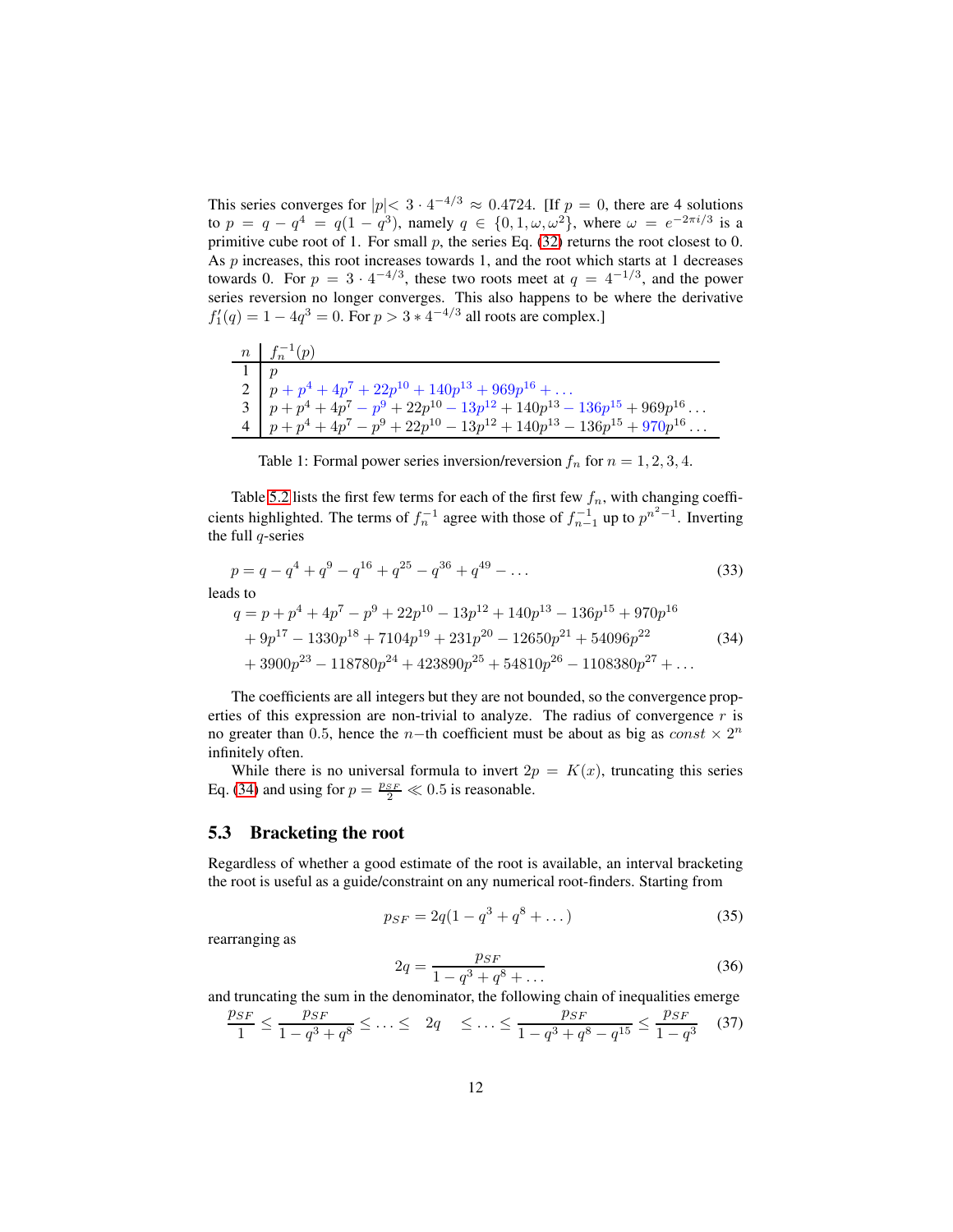If  $X_a$  is any fixed positive real number and  $x \geq X_a$ , then  $q = e^{-2x^2} < e^{-2X_a^2}$ , and Eq. [\(37\)](#page-11-1) provides bounds on 2q and hence on x. Taking  $X_a$  to be median of the distribution,  $X_a = K^{-1}(0.5) \approx 0.82757$ , with corresponding  $q_a \approx 0.254 \approx e^{-1.37}$ 

$$
\sqrt{-0.5\log\left(\frac{p_{SF}}{2}\right)} \geq x \geq \sqrt{-0.5\log\left(\frac{p_{SF}}{2(1-e^{-4})}\right)} \quad \text{for } p_{SF} \leq 0.5 \quad (38)
$$

The upper bound is independent of any choice of  $X_a$ , but becomes less useful as  $p_{SF} \rightarrow 1.$ 

#### 5.4 Inverting for survivor probabilities close to 1

For  $p_{SF}$  close to 1, the approach taken in Eq. [\(34\)](#page-11-0) is not practical, but solving Eq. [\(16\)](#page-5-0) is.

<span id="page-12-0"></span>
$$
p_{CDF} = L(x) = \frac{\sqrt{2\pi}}{x} \sum_{k=1}^{\infty} t^{(2k-1)^2}
$$
 (39)

Before applying Newton-Raphson to this we note that

$$
L'(x) = \frac{\sqrt{2\pi}}{4x^4} \sum_{\substack{n \in \mathbb{Z}^+\\ n \text{ odd}}} (-4x^2 + \pi^2 n^2) t^{n^2}
$$
 (40)

$$
L''(x) = \frac{\sqrt{2\pi}}{16x^7} \sum_{\substack{n \in \mathbb{Z}^+\\ n \text{ odd}}} \left( 32x^4 - 20\pi^2 n^2 x^2 + \pi^4 n^4 \right) t^{n^2}
$$
(41)

As  $x \to 0, \frac{L''(x)}{2L'(x)}$  $\frac{L''(x)}{2L'(x)} \sim \frac{\pi^2}{8x^3}$ , which is unbounded. Since the errors of each N-R step approximately follow  $e_{n+1} \sim \frac{L''(x)}{2L'(x)}$  $\frac{L''(x)}{2L'(x)}e_n^2$ , the initial error must already be very small in order to achieve rapid convergence. Unfortunately there is no obvious good initial estimate for  $x$  or  $t$ . Rewrite Eq. [\(39\)](#page-12-0) as

$$
t = \frac{x p_{CDF}}{\sqrt{2\pi}} \left( 1 + t^8 + t^{24} + t^{48} + \ldots \right)^{-1}
$$
 (42)

Both t and  $L(x)$  are monotonically increasing functions of x. If  $X_a, X_b$  are any fixed positive real numbers and  $X_a \le x \le X_b$   $(\iff L(X_a) \le p_{CDF} \le L(X_b))$ , then

$$
\frac{X_a p_{CDF}}{\sqrt{2\pi}} \frac{1}{1 + t_b^8 + t_b^{24} \dots} \le t \le \frac{X_b p_{CDF}}{\sqrt{2\pi}} \frac{1}{1 + t_a^8 + t_a^{24} \dots} \tag{43}
$$

In particular, taking  $X_b = 1(p_b \approx 0.73, t_b \approx 0.29), X_a = 0.0406(t_a \approx 1 \times 10^{-325})$ 

<span id="page-12-1"></span>
$$
\frac{0.04 * p_{CDF}}{\sqrt{2\pi}} \le t \le \frac{p_{CDF}}{\sqrt{2\pi}}
$$
\n
$$
\Rightarrow \frac{\pi}{\sqrt{-8 \log\left(\frac{0.04 * p_{CDF}}{\sqrt{2\pi}}\right)}} \le x \le \frac{\pi}{\sqrt{-8 \log\left(\frac{p_{CDF}}{\sqrt{2\pi}}\right)}} \qquad \text{for } p_{CDF} \le 0.73
$$
\n(44)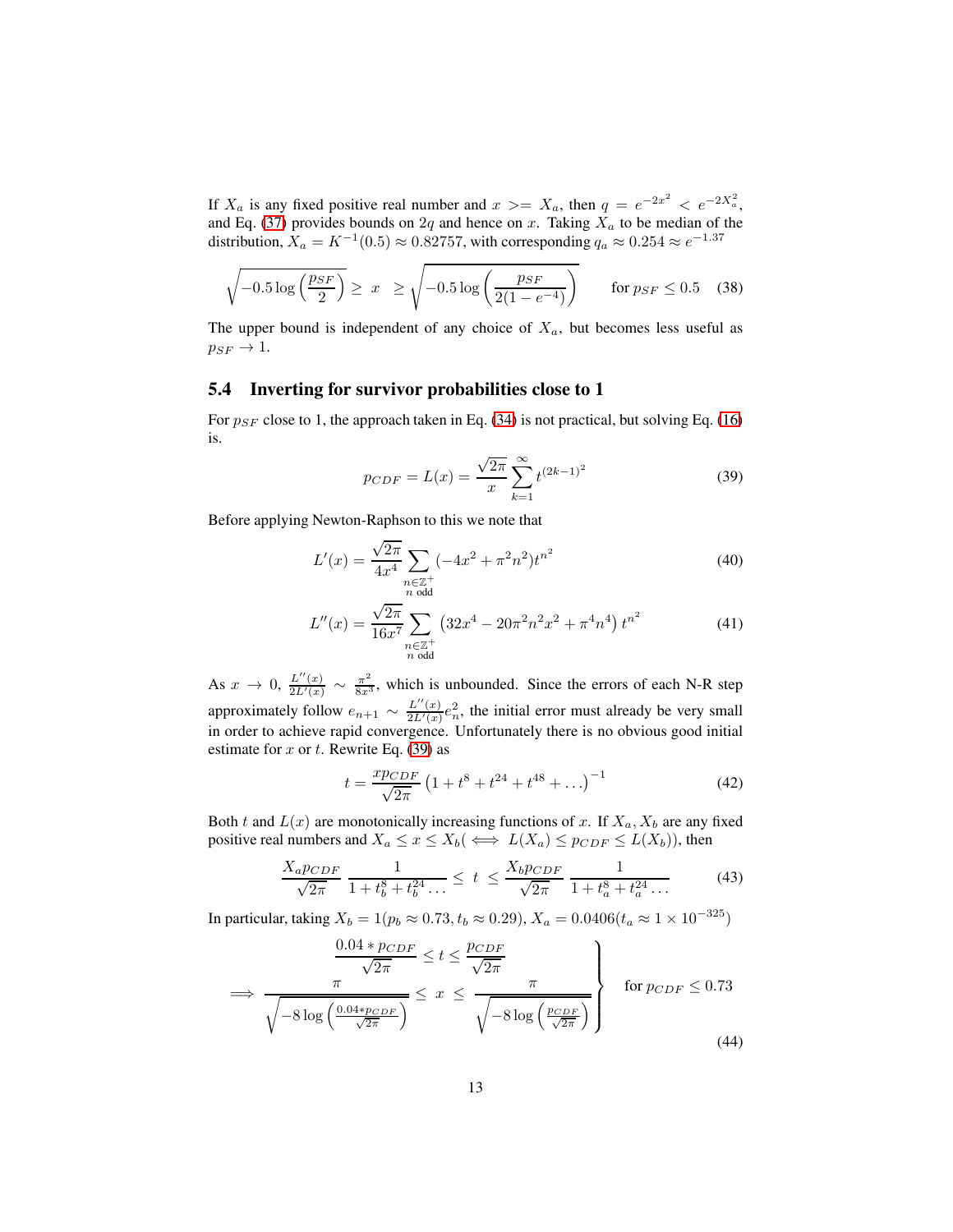$(X_a = 0.040596694...$  was used as  $L(X_a) = 2^{-1073}$ , so  $L(x)$  is too small to be represented in 64 bits for any  $x < X_a$ .) The upper bound is reasonable, but the lower bound is not so useful.

To find a better lower bound, drop all but the first summation term of  $L(x)$  and solve

$$
p_{CDF} = \frac{\sqrt{2\pi}}{x}t = \frac{\sqrt{2\pi}}{x}e^{\frac{-\pi^2}{8x^2}}
$$
(45)

which is equivalent to finding the fixed point  $x_p$  of

$$
g_p(x) \triangleq \frac{\pi}{\sqrt{-8\log\left(\frac{p_{CDF}*x}{\sqrt{2\pi}}\right)}}
$$
(46)

The function is contractive around the fixed-point  $x_p$  and the derivative there satisfies

<span id="page-13-2"></span><span id="page-13-0"></span>
$$
g_p'(x_p) = \frac{4x_p^2}{\pi^2} \ll 1
$$
\n(47)

Starting with any value of x and iterating with  $g_p$  generates a monotonic sequence of values  $\{x, g_p(x), g_p(g_p(x)), \ldots\}$  converging to  $x_p$ . If  $p_{CDF}$  is so small that only the first term in the summation contributes to the answer in machine precision, then  $x_p$  is also the solution to  $L(x) = p$ . [That occurs whenever  $t^8 < \epsilon \iff x <$  $0.523 \iff p_{CDF} < 0.0529$  for the 64-bit floats.] Starting with any upper bound for  $L^{-1}(p_{CDF})$  (E.g.  $x = 1$ ), all the iterates will be upper bounds not only for  $x_p$  but also  $L^{-1}(p)$ . [This is the same as the upper bound of Eq. [\(44\)](#page-12-1).] Starting with any of  $x \in \{p_{CDF}, \sqrt{p_{CDF}}, 0.04\}$ , the first few iterates will still be smaller than  $L^{-1}(p_{CDF})$ , so can be used for bracketing purposes.

Given the bracket, the bracket midpoint can be used as the starting point for methods such as N-R. Though there may be some simple approximations for certain subintervals which lead to rapid convergence. One example is:

$$
t \approx 0.23530414p^2 + 0.2136641p - 0.00076411 \qquad \text{for } 0.1 \le x \le 0.5 \tag{48}
$$

#### <span id="page-13-1"></span>5.5 The SciPy implementation

The function kolmogi $(p_{SF})$ , in SciPy 's special sub-package returns an estimate of  $K^{-1}(p_{SF})$ . It uses the Newton-Raphson method (without bracketing), approxi-mates the derivative using just the first term of Eq. [\(9\)](#page-3-1) ( $K'(x) \approx -8xe^{-2x^2}$ ), and halts whenever the relative change in the estimate is small enough  $(|(x_{n+1} - x_n)/x_{n+1}| <$  $1 \times 10^{-10}$ ), or the number of iterations exceeds 500. The starting point for the N-R iterations is generated by using  $f_1^{-1}$  to generate  $q_0$ , then  $x_0 = \sqrt{\frac{-\log(q_0)}{2}}$ .

• This works well whenever  $p_{SF}$  is small. In that situation, the first term in the summation dominates, so that  $K(x) \approx 2q$ . Even though  $x_0$  is greater than the desired root, the overshoot is small enough that the iterate stays in domain.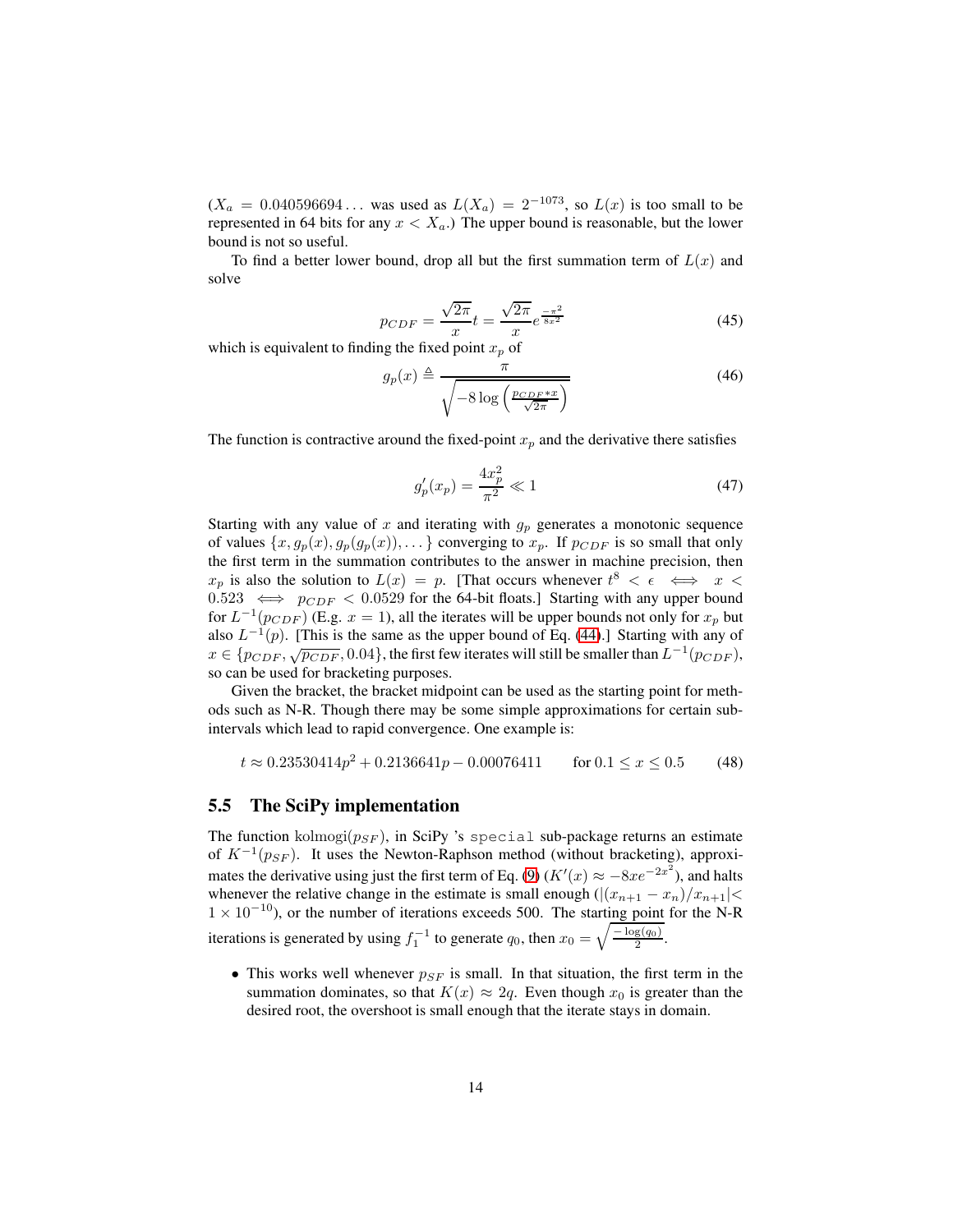- For  $p_{SF}$  close to 1, the initial estimate  $x_0$  is no longer close to the root, but this in itself is not a problem that the N-R couldn't overcome. However the estimate used in place of  $K'(x)$  is quite different from the actual value of  $K'(x)$ , as shown in Fig. [2.](#page-6-0) In particular, the true derivative is close to 0, while the approximation to the derivative may be orders of magnitude larger. The result is that the adjustment made in each N-R step is *much* too small. This affects the convergence: not just the rate of convergence when the algorithm does converge to the actual root, but it gives the appearance of convergence even when still far from the root. In particular, as  $p_{SF} \rightarrow 1$ , kolmogi $(p_{SF})$  wouldn't return any number lower than 0.32, even though 0.18 should be achievable with 64 bits.
- The slow rate of convergence also quadratically affected the amount of computation needed. For  $p_{SF}$  close to 1, kolmogi $(p_{SF})$  required many iterations of N-R, each of which made a call to kolmogorov $(x)$ , and that in turn used many terms in its summation (as the number of terms  $\propto \frac{1}{x}$ ). The net effect was that a single call to kolmogi $(p_{SF})$  could generate 5000 calls to exp.

# <span id="page-14-0"></span>6 Algorithm for Computing Kolmogorov Quantile

Next we propose modifications to the existing algorithm which will find  $x$  such that kolmogorov $(x) = p$  within the specified tolerances.

<span id="page-14-1"></span>Algorithm 2 (kolmogi). *Compute the Kolmogorov* ISF/PPF *for real*  $p_{SF}$ ,  $p_{CDF}$ .

function  $[X]$  = kolmogi(pSF:real, pCDF:real)

**Step 1** Immediately handle  $p_{CDF} = 0$ ,  $p_{SF} = 0$  as special cases, returning  $X \leftarrow 0$  or  $\infty$  respectively.

<span id="page-14-2"></span>Step 2 Set

$$
f(x) = \begin{cases} \text{kolmogorov}(x) . \text{SF} - p_{SF} & \text{if } p_{SF} <= 0.5\\ p_{CDF} - \text{kolmogorov}(x) . \text{CDF} & \text{otherwise} \end{cases}
$$

<span id="page-14-3"></span>**Step 3** If  $p_{SF} \leq 0.5$ , set

$$
P \leftarrow \frac{p_{SF}}{2} \tag{49}
$$

$$
[Q_A, Q_B] \leftarrow \left[ P * \frac{1}{1.0 - e^{-4}}, P \right]
$$
 (50)

<span id="page-14-4"></span>
$$
Q_0 \leftarrow P + P^4 + 4P^7 - P^9 + 22P^{10} - 13P^{12} + 140P^{13} \tag{51}
$$

$$
[A, B] \leftarrow \left[ \sqrt{\frac{-\log\left(Q_A\right)}{2}}, \sqrt{\frac{-\log\left(Q_B\right)}{2}} \right] \tag{52}
$$

$$
X_0 \leftarrow \sqrt{\frac{-\log\left(Q_0\right)}{2}}\tag{53}
$$

Skip to [Step 5.](#page-15-0)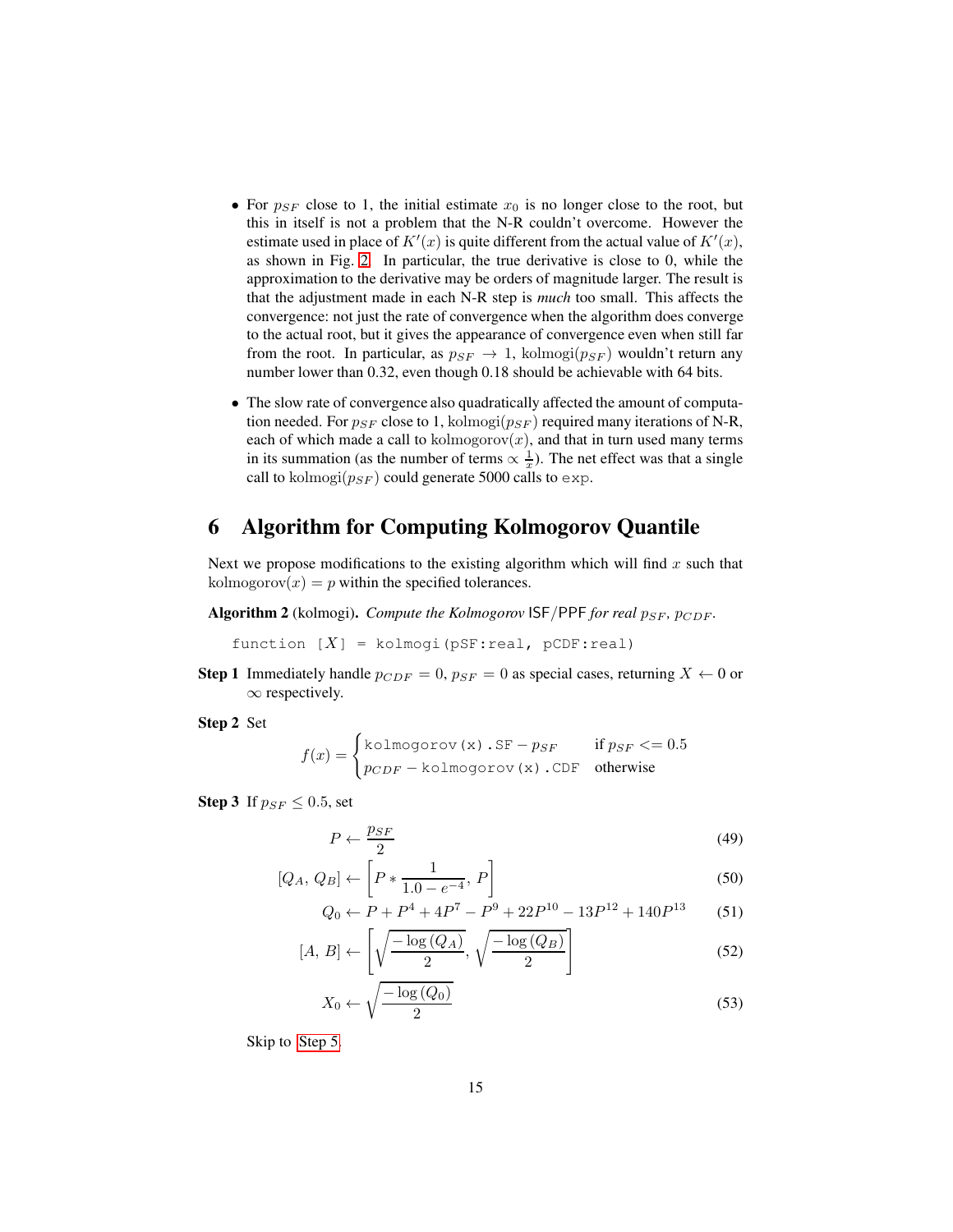<span id="page-15-1"></span>**Step 4** If  $p_{SF} > 0.5$ , set

$$
[A_0, B_0] \leftarrow [\max(\sqrt{p_{CDF}}, 0.04), 1] \tag{54}
$$

$$
[A, B] \leftarrow [g_p(g_p(A_0)), g_p(g_p(B_0))]
$$
\n(55)

$$
X_0 \leftarrow \begin{cases} 0.2353p^2 + 0.2136p - 0.000764 & \text{if } p_{CDF} > = 0.1\\ \frac{A+B}{2} & \text{otherwise} \end{cases}
$$
(56)

Proceed to [Step 5.](#page-15-0)

<span id="page-15-0"></span>**Step 5** Perform iterations of bracketed N-R with function  $f$ , starting point  $X_0$  and bracketing interval  $[A, B]$ , using the actual derivative of  $f(x)$ , until the desired tolerance is achieved, or the maximum number of iterations is exceeded. Set  $X \leftarrow$  the final N-R iterate. Return X.

#### 6.1 Remarks

SciPy does contain multiple root-finders but we avoid using them here. The code for kolmogorov is written in C as part of the cephes library in the scipy.special subpackage. In order to enable an implementation of this K-S algorithm to remain contained within this subpackage, we only use a bracketing Newton-Raphson rootfinding algorithm, as this can be easily implemented.

Changing the API ( [2\)](#page-14-1) enables the code to use which ever probability allows the greatest precision, which will usually be the smaller of the two. It also enables computing x more accurately for values of  $p_{SF}$  close to 1.

- If  $p_{SF}$  and  $p_{CDF}$  are both non-zero, the root-finding will use a bracketed Newton-Raphson algorithm.
- In [Step 2,](#page-14-2) both expressions for  $f(x)$  would compute the same answer if using infinite precision — any difference between them should be approximately the order of the machine epsilon.
- For small  $p_{SF}$  (which corresponds to  $x \gtrapprox 0.82$ ) [Step 3](#page-14-3) determines a good bracket and a good initial estimate  $X_0$ . The brackets come from Eq. [\(37\)](#page-11-1), the initial estimate from Eq. [\(34\)](#page-11-0).
- In practice, it's been found that Eq. [\(50\)](#page-14-4) is a little tight for some machine architectures/library implementations when dealing with very small  $p_{SF}$ , and  $Q_B$ should be a little smaller, say  $Q_B = \frac{p_{SF}}{2} * (1 - 256 * \epsilon)$ , where  $\epsilon \approx 2^{-52}$  is the "machine epsilon". Similarly  $Q_A$  should be a little larger.
- For large  $p_{SF}$  (which corresponds to  $x \lessapprox 0.82$ ) [Step 4](#page-15-1) first determines a good estimate and bracket for  $q$ , and then  $x$ . The brackets come from Eq. [\(44\)](#page-12-1), the initial estimate from Eq. [\(48\)](#page-13-0).
- The N-R iterations require implementing a kolmogorovp function to calculate the derivative, which can be done with the obvious minor modifications to kolmogorov. f is  $C^{\infty}$  so use of an order 1 method is justifiable.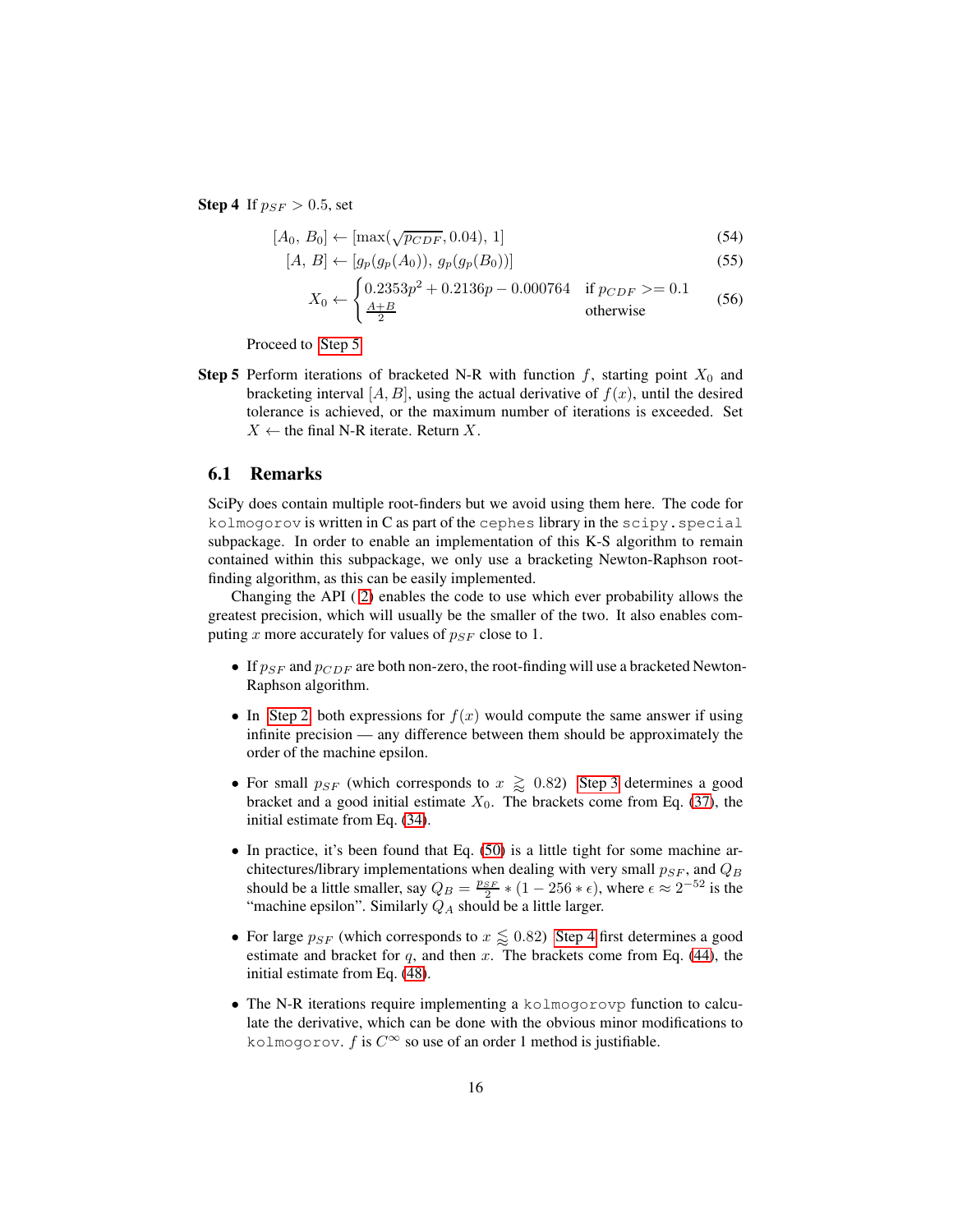The main substance to the algorithm is the determination of a suitable bracket and initial starting point. The choice of root-finder to complete the task is less important.

# <span id="page-16-0"></span>7 Results

### 7.1 Kolmogorov

The methods compared are the SciPy v0.19 ("Baseline") implementation, and an im-plementation of Algorithm [2,](#page-14-1) using  $x = 0$ ,  $(0.001)1.7$ .

Table [2](#page-16-1) shows some statistics for the number of summation terms used in the computation of the CDF/SF, (Formula [10](#page-4-0) or Formula [19\)](#page-5-1) (The mean and std deviations are calculated over the values of  $x$  which do not exceed 500 terms. The Failure column is the percentage of values of  $x$  that exceeded 500 terms. The Tolerance column lists the percentage of values returned whose relative error exceeded  $10^{-9}$ .)

|                                                       |  |                                                 |         | mean std max Failure Tolerance |
|-------------------------------------------------------|--|-------------------------------------------------|---------|--------------------------------|
| Baseline 12.4 31 481 0.4%                             |  |                                                 |         | $0.3\%$                        |
| Algorithm 2 $\begin{vmatrix} 2.2 & 0.9 \end{vmatrix}$ |  | $\left  \begin{array}{c} 4 \end{array} \right $ | $0.0\%$ | $0.0\%$                        |

<span id="page-16-1"></span>Table 2: Kolmogorov SF: Summation Terms, Failure and Disagreement Rates

Algorithm [2](#page-14-1) typically needs to evaluate just over 2 terms when computing the CDF or SF probabilities within a tolerance of  $2.2 \times 10^{-16}$ . (The maximum relative error in the computed value is actually higher than this, due to errors in  $\log / \exp$ , and roundoff in the multiplication/summation of the various terms.) This compares to an average of about 12 in the Baseline, which also uses a much higher tolerance of 10−<sup>10</sup>. The maximum number of iterations is also much reduced to about 4, with no failures to converge observed. Most of the change in the number of iterations is due to using Formula [19.](#page-5-1)

### 7.2 Inverting Kolmogorov

The methods compared are the SciPy ("Baseline") implementation, and an implemen-tation of Algorithm [2,](#page-14-1) using  $p = 0$ ,  $(0.001)1.0$ .

Table [3](#page-17-0) shows statistics for the number of N-R iterations used in the computations of the ISF/PPF. (The mean and std deviations are calculated over the values of  $p$  which do not exceed 500 iterations. The failure is the percentage of values of  $p$  that exceed 500 iterations. The tolerance column lists the percentage of values returned whose relative error exceeded 10<sup>-9</sup>.)

Typically 2-3 iterations are required for convergence within a tolerance of  $2^{-52} \approx$  $2.2 \times 10^{-16}$  using Algorithm [2,](#page-14-1) compared with 15 iterations (and a much higher tolerance of  $10^{-10}$ ) for the Baseline. The maximum is much reduced, with no failures to converge observed. (The maximum relative error in the computed value is potentially higher than  $2^{-52}$ , due to errors in log/exp, errors in computing kolmogorov $(x)$  and roundoff in the multiplication/summation of the various terms.)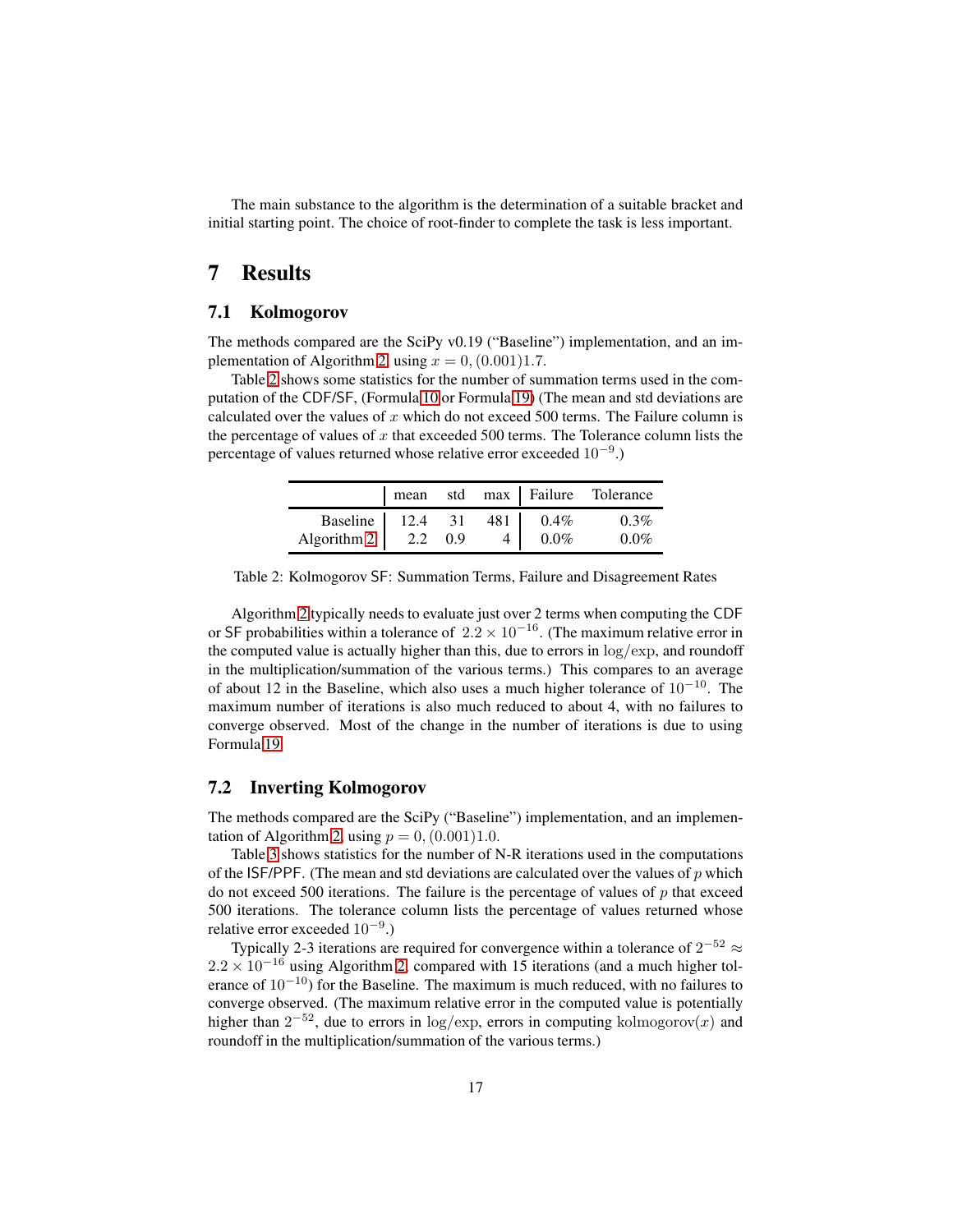|                                                                     | mean std max fail tol |  |  |
|---------------------------------------------------------------------|-----------------------|--|--|
| Baseline 15.5 27.3 379 0.2% 0.6%<br>Algorithm 2 2.5 0.9 4 0.0% 0.0% |                       |  |  |
|                                                                     |                       |  |  |

<span id="page-17-0"></span>Table 3: Kolmogorov ISF: Iteration Counts, Failure and Disagreement Rates

As noted in Sect. [5.5,](#page-13-1) the Baseline computation of  $\text{kolmogi}(p)$  increased quadratically as  $p$  approached 1, as the number of iterations was essentially unbounded, and each iteration did an increasing amount of work.

- The starting point is close enough to the root that drastic overshoot below  $x = 0$ does not occur. And it if did, the use of the bracket would prevent it.
- Using the exact derivative extends the range of kolmogi $(p_{SF})$  returnable values from  $x \in [0.32, \infty)$  to  $x \in [0.18, \infty)$  with 64 bit doubles.
- Extending kolmogi $(p_{SF})$  to kolmogi $(p_{SF}, p_{CDF})$  allowed small  $p_{CDF}$  values to be passed in exactly, rather than as  $p_{SF} = 1 - p_{CDF}$ , and that extended the range of kolmogi $(p_{SF}, p_{CDF})$  to  $x \in [0.04, \infty)$  for 64 bit doubles.
- If  $p_{SF}$  is very close to 0, the number of N-R iterations required for solving  $K(x) = p_{SF}$  is actually 0, as the initial estimate  $\sqrt{(-0.5 \log(0.5p_{SF}))}$  is *a priori* within tolerance. For  $p_{CDF}$  close to 0 ( $p_{CDF} = \{2^{-n} : n = 52, ... 1022\}$ ), typically 2 iterations were required.
- If the probabilities at smaller values of  $x$  are needed, it becomes necessary to work with higher precision floats or work with log probabilities, which extend the domain beyond  $x \in [0.04, \infty)$ . Since  $q_n(x)$  only uses the log of  $p_{CDF}$  and converges very quickly for very small  $p_{CDF}$ , iterating Eq. [\(46\)](#page-13-2) is an efficient approach.
- Other root-finding algorithms could be used as  $K(x)$  is well-behaved, when computed as above. Given a tight starting bracket, Brent's method averaged 5.4 iterations, Sidi's method [\[25](#page-19-13)] (with  $k = 2$ ) and False Position with Illinois both averaged about 3.5 iterations. An argument could be made that N-R requires two function evaluations per iteration, for  $K(x)$  and  $K'(x)$ , so that just counting iterations is underestimating the N-R work. The additional work in simultaneously calculating the PDF with the CDF/SF is small, so comparing the number of iterations between methods is reasonable.

### 8 Summary

In some parts of its domain, the CDF/SF is a sum of many relevant terms. Using an alternate formula, based on Jacobi theta functions, reduces the number of relevant terms to no more than 4.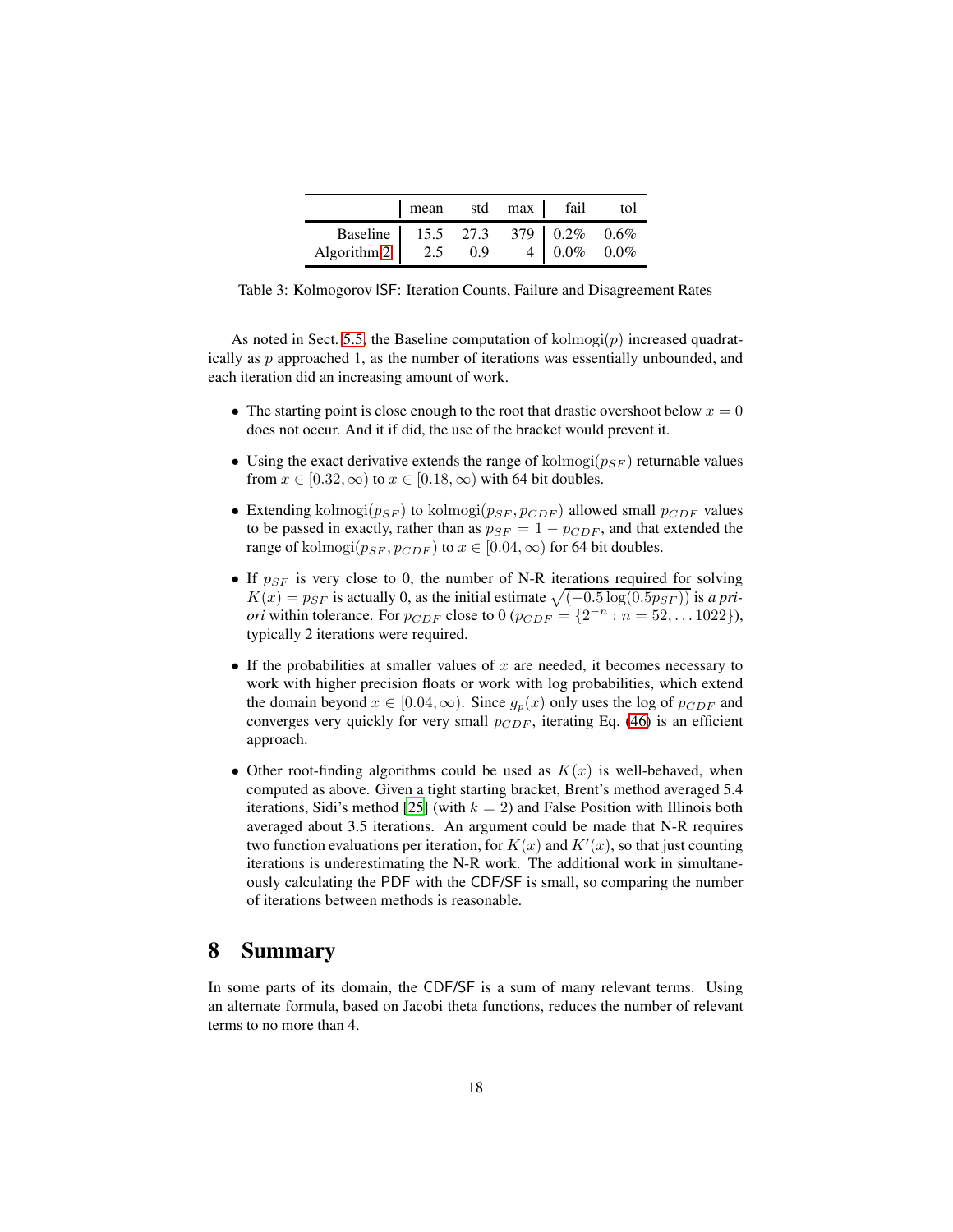Using Newton-Raphson successfully to compute the ISF requires a good initial estimate, and a good approximation to the derivative. The contributions of the higher order terms in the Taylor series expansions for the quantiles can make the root-finding a little problematic. We showed how to generate a narrow interval enclosing the root, a good starting value for the iterations, and a way to calculate the derivative with little additional work, so that many fewer N-R iterations are required and the computed values have smaller errors.

### <span id="page-18-0"></span>References

- [1] Eric Jones, Travis Oliphant, Pearu Peterson, et al. *SciPy: Open source scientific tools for Python*. 2001–.
- <span id="page-18-1"></span>[2] A. N. Kolmogoroff. "Sulla Determinazione Empirica di Una Legge di Distribuzione". In: *G. Ist. Ital. Attuari.* 4 (1933), pp. 83–91.
- <span id="page-18-2"></span>[3] A. Kolmogoroff. "Confidence Limits for an Unknown Distribution Function". In: *Ann. Math. Statist.* 12.4 (Dec. 1941), pp. 461–463. DOI: [10.1214/aoms/1177731684](http://dx.doi.org/10.1214/aoms/1177731684).
- <span id="page-18-3"></span>[4] W. Feller. "On the Kolmogorov-Smirnov Limit Theorems for Empirical Distributions". In: *Ann. Math. Statist.* 19.2 (June 1948), pp. 177–189. DOI: [10.1214/aoms/1177730243](http://dx.doi.org/10.1214/aoms/1177730243).
- <span id="page-18-4"></span>[5] W. Feller. "Errata: "On the Kolmogorov-Smirnov Limit Theorems for Empirical Distributions"". In: *Ann. Math. Statist.* 21.2 (June 1950), pp. 301–302. DOI: [10.1214/aoms/1177729850](http://dx.doi.org/10.1214/aoms/1177729850).
- <span id="page-18-5"></span>[6] N.V. Smirnov. "Näherungsgesetze der Verteilung von Zufallsveränderlichen von empirischen Daten." In: *Usp. Mat. Nauk* 10 (1944), pp. 179–206.
- <span id="page-18-6"></span>[7] N. Smirnov. "Table for Estimating the Goodness of Fit of Empirical Distributions". In: *Ann. Math. Statist.* 19.2 (June 1948), pp. 279–281. DOI: [10.1214/aoms/1177730256](http://dx.doi.org/10.1214/aoms/1177730256).
- <span id="page-18-7"></span>[8] Urs R. Maag and Ghislaine Dicaire. "On Kolmogorov-Smirnov Type One-Sample Statistics". In: *Biometrika* 58.3 (1971), pp. 653–656. DOI: [10.2307/2334402](http://dx.doi.org/10.2307/2334402).
- <span id="page-18-8"></span>[9] Z. W. Birnbaum. "Numerical Tabulation of the Distribution of Kolmogorov's Statistic for Finite Sample Size". In: *Journal of the American Statistical Association* 47.259 (1952), pp. 425–441. DOI: [10.2307/2281313](http://dx.doi.org/10.2307/2281313).
- <span id="page-18-9"></span>[10] J. Durbin. "The Probability that the Sample Distribution Function Lies Between Two Parallel Straight Lines". In: *Ann. Math. Statist.* 39.2 (Apr. 1968), pp. 398– 411. DOI: [10.1214/aoms/1177698404](http://dx.doi.org/10.1214/aoms/1177698404).
- <span id="page-18-10"></span>[11] George Marsaglia, Wai Wan Tsang, and Jingbo Wang. "Evaluating Kolmogorov's Distribution". In: *Journal of Statistical Software, Articles* 8.18 (2003), pp. 1–4. DOI: [10.18637/jss.v008.i18](http://dx.doi.org/10.18637/jss.v008.i18).